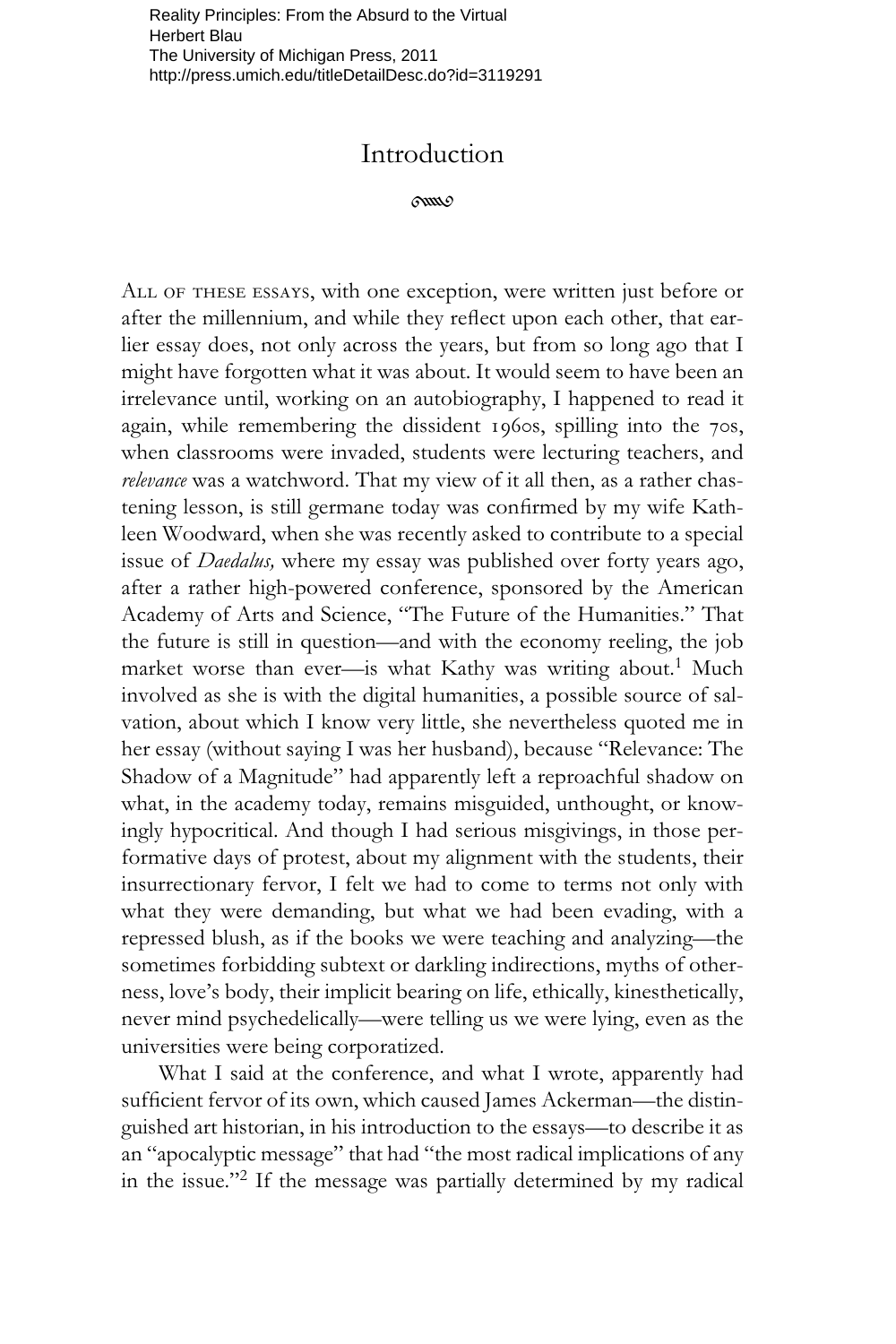work in the theater, which had produced a scathing manifesto a few years before, $3$  the more immediate site of provocation was my being at California Institute of the Arts, where as founding provost I was responsible for its conception as an implosive scene of learning, a sort of mixed-media merger of the Bauhaus and Black Mountain. With a faculty of major artists interacting with students, and the avant-garde as second nature—first in beautiful downtown Burbank, that right-wing wasteland, scandalized by it all, then with happenings and installations all over the landscape of the San Fernando Valley—CalArts became the exemplary model of the antiacademy. And while there were wild and whirling dilemmas in its uncensored beginnings, with an escalation of controversy (up to the Disney-world board) that eventually caused me to leave, there hasn't been in my lifetime, except maybe for Black Mountain, a pedagogical dynamic even remotely like it.

How all of this came about is rehearsed in a miniature autobiography, called an "Auto Archive," which I was asked to write for *Theater Journal*, explaining how I came to theater, and why, since I left it, I'm doing what I'm doing now. If much of that is theoretical, it's with a haunted materiality, what I first tried to define in *Take Up the Bodies: Theater at the Vanishing Point*—with the ghostings of (dis)appearance, "the body's long initiation in the mystery of its vanishings,"<sup>4</sup> and the shadowy magnitudes there. As for the order of things here, with "Relevance" at the beginning, in an ambience of the Absurd, its manic, non sequitur theater, the "Auto-Archive" is at the end, as an appendix of remembrance, in the encroaching world of the virtual, with the "liveness" of bots and bytes, and mediatization setting the standard for what we take to be "real" in performance. Or with the body immaterial, so it would seem: the appearance of mere appearance, a techno-mimicry of mimesis. About the nostalgia of virtuality—liveness abolishing presence in a facsimile of *life*—there's a brief reflection here in "The Human Nature of the Bot," which was solicited actually for a debate online.<sup>5</sup> The repercussions were such that I was asked to extend the essay for an updated anthology, *Critical Theory and Performance,* where I had written previously on the psychopathology of the actor and, from Brechtian Alienation to the hegemony of cultural studies, ideological vigilance and the illusions of *de*mystification.<sup>6</sup> As for the resources of mystification in the electronic age, from neural stimuli to info-phantoms of the brain, the programs proliferate, but despite the "body electric," the byte encoding of Whitman's dream, "*the subtext of the virtual is that it really wants to be real.*" Thus, I raised a jaundiced eyebrow over the performative allure of cyberspace and, without the smell of mortality, $\bar{y}$  the empty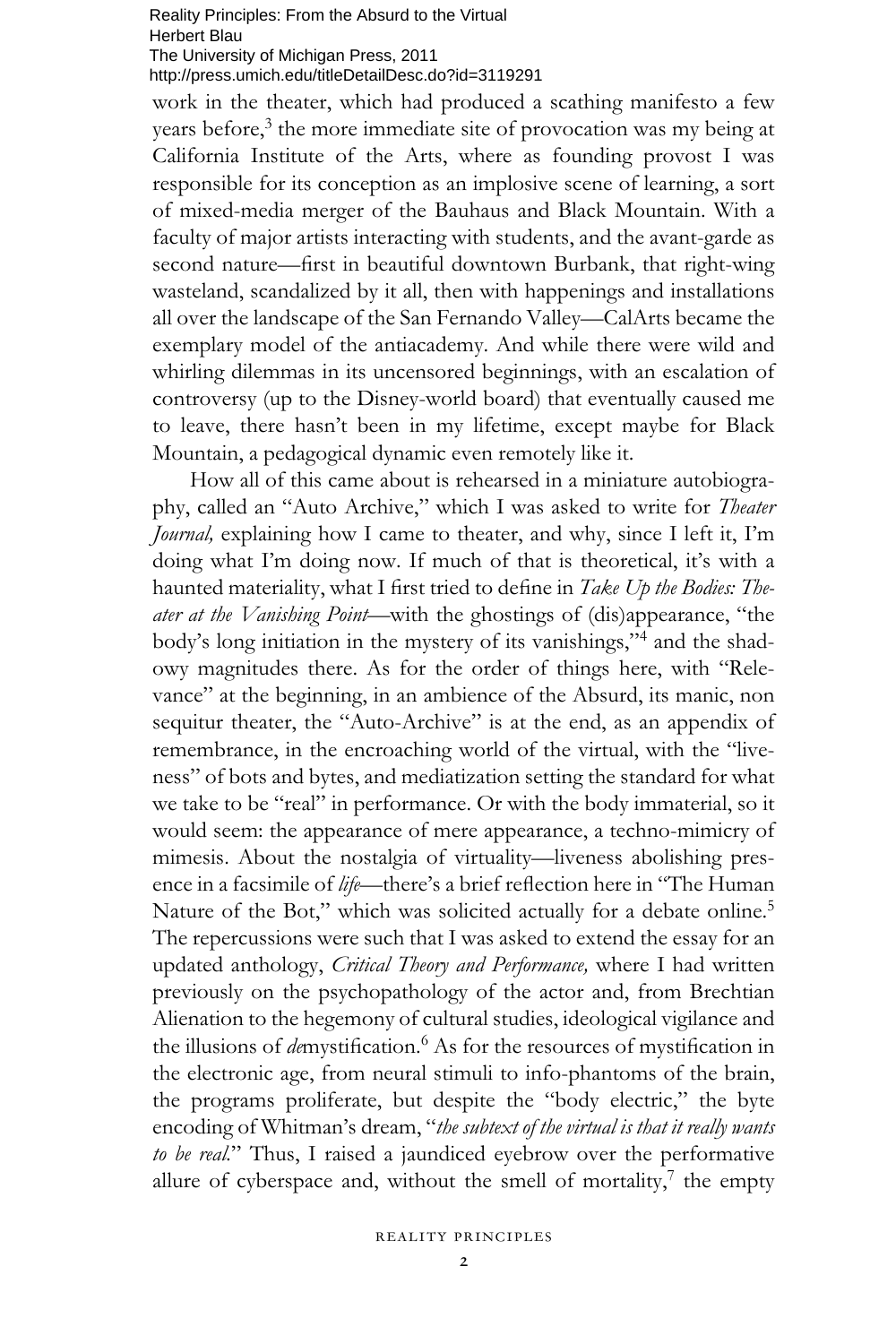staginess of its digital seeming. The title of the revised essay, "Virtually Yours: Presence, Liveness, Lessness," is a simulated sign-off on the devolution of it all. Which also suggests Beckett, who in the abbreviations of being, its synaptic circulation, made a commodius virtue of "Lessness," as with the Fizzles and *Texts for Nothing,* or in his shortest play, that "faint, brief cry," the plaintive "vagitus" of *Breath.*<sup>8</sup>

As for mortality itself, that difficult birth astride of a grave,<sup>9</sup> it's to be seen from another perspective, seemingly transcendent, in "The Faith-Based Initiative of the Theater of the Absurd." A symptomatic image there, unconscionable in its excess, out the window and to the stars, is "*the long, long body . . . winding,*" in Ionesco's *Amédée or How to Get Rid of It,* floating amid the supernal, an ever-ballooning corpse. The essay was originally commissioned as one of two keynotes for a symposium at Stanford, a retrospective on the Absurd, from that existential period when all values were up for grabs, or seemed to have disappeared, even in celestial regions, into a black hole, where gravity is so impacted that nothing, not even light, can escape its relentless pull. How to think about that, or if value exists at all, might require "complexity theory," as with the fractals of disordered systems. If that seems, systemically, cosmically, an overview of absurdist dramaturgy, the invitation came with a cautionary note to me, about how things should be said, not said, for a not entirely academic, rather hypothetical audience, the "educated public." With an apology, then, in advance, and "chronometrably" in submission, I abided by "the game of the rule," taking my cues from Ionesco, with a hyperawareness of words, wearisome, slippery words, the crimes committed in their name. That didn't prevent me, alas, with a disposition to theory and subjunctive habits of mind, from doing precisely, criminally, what I was warned against, making things difficult, in appraising the theatricality that, with every inconsequent gesture or conscious incoherence, "inevitably returns to the tortuous question of whether or not there is meaning in the world, or whether we were merely born deceived into a reality that is incurable."

The other keynote was by Martin Esslin, whose book *The Theater of the Absurd* (published in 1961), began with an account of that now-legendary performance of *Waiting for Godot* at San Quentin Prison (1957), where we weren't quite sure, as the convicts assembled, the actors nervous, there'd be an educated public, or what kind of education. As for sophisticated San Francisco, when I first directed that production at The Actor's Workshop, and the now-canonical Beckett just about unknown, there was not only in the audience, but even in our company—the knowledgeable ones, of course, really experienced in the-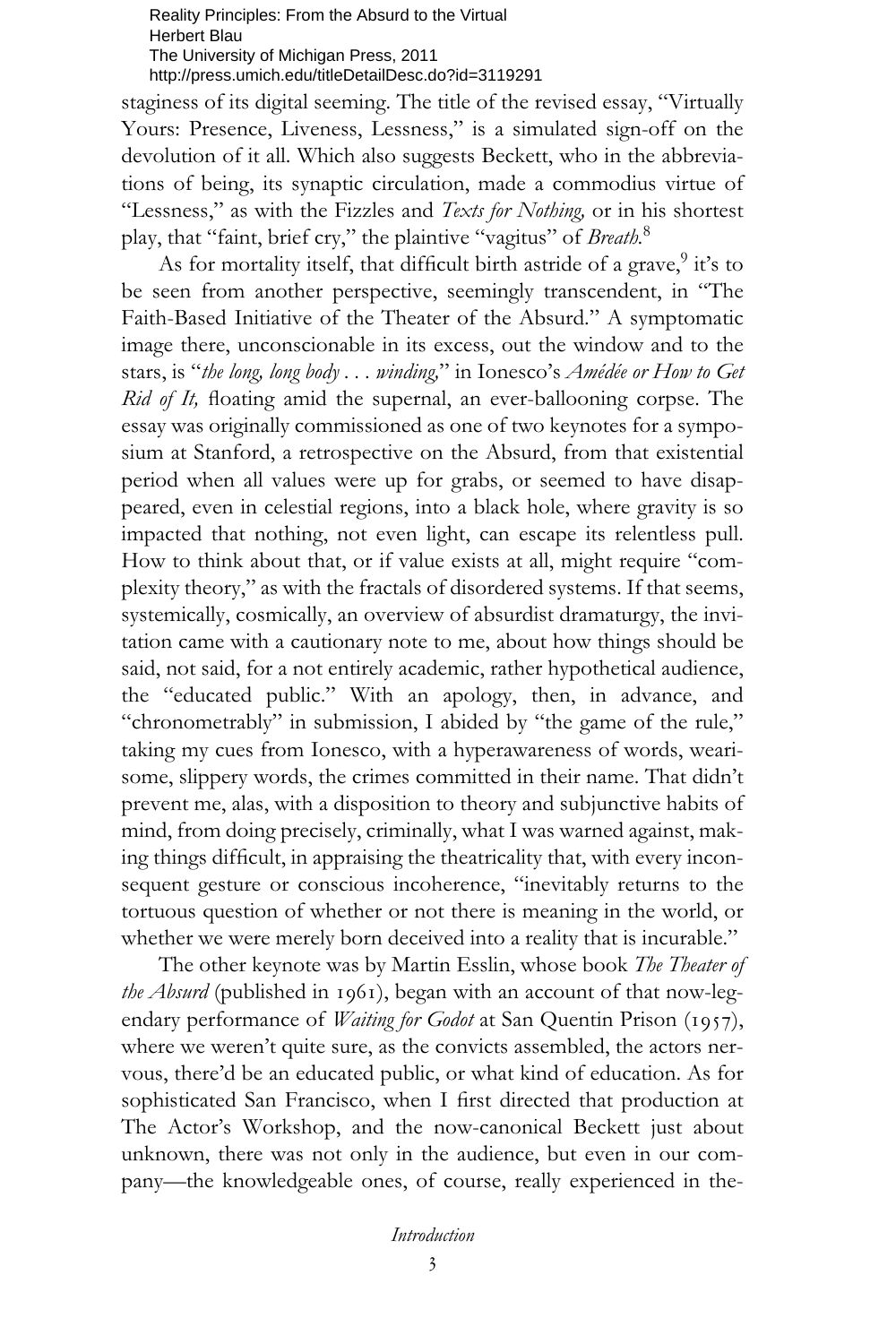ater—much resistance to our doing that gratuitously unintelligible, pointless nondrama. I'd given various talks at Stanford over the years, but if it was a pleasure to be there with Martin, by then an old friend, it was like a pleasure postponed, amusingly ironic, to find myself this time on the stage of the Little Theater, where there'd been (in  $1949$ ) the firstever production of any play of mine, then several others, written there at Stanford, to which I came by an almost capricious series of accidents, with a graduate fellowship in drama, as a temporary diversion from a career in chemical engineering (about which, again, see the "Auto-Archive"). It took some time, even while working in theater, before I really put the periodic table and fluid mechanics behind, but out of old reflex, ideas from the sciences, subatomic or astrophysical, will turn up in these essays, and another one in a moment on the selvage of the Absurd—now, but not then, linked to "chaos theory."

Meanwhile, unfortunately, back to the incurable. It may have been up in the air, like that corpse in the Milky Way, but mortality came down to earth, as if through the retrospective. And we even saw it on stage, in the course of the other keynote, the quivering immanence of it. With no discernible change in an encyclopedic mind, but his whole body shaking from an advanced case of Parkinson's, the sad aftermath of the occasion was the death of Martin Esslin. Thinking of it now, I remember another symposium (back in 1969), when the two of us were together in western Canada. At the hotel, Martin and I were having breakfast, when we heard over a radio that Beckett had won the Nobel Prize. We tried to call him in Paris, but to avoid reporters and unwanted attention he'd already gone into hiding, somewhere in Tangiers, and he didn't show up in Stockholm to receive the prize. The morning after the talks at Stanford, when Martin was about to return to London, we again had breakfast together, and were reminiscing about that, when I saw his hands trembling, and asked about the prognosis. He said it wasn't good, nothing the doctors could do . . . That, to be sure, was the wrong kind of *nothing,* which in Beckett has to be *done,* as in the waiting for Godot. More to be said about that, and in the tribulations of Beckett, "the science of affliction," or with the apnea we shared, its suffocating perspective.

There are three pieces on Beckett here, but it was the faith-based irony of my essay on the Absurd that caused me to return, out of a "vertigo of nothingness," to when I was studying thermodynamics and became fascinated with entropy—a measure of the unavailable energy of the universe, which seemed, as I say at the end of the essay, a datum of the Absurd, "with its law of increasing disorder and commitment to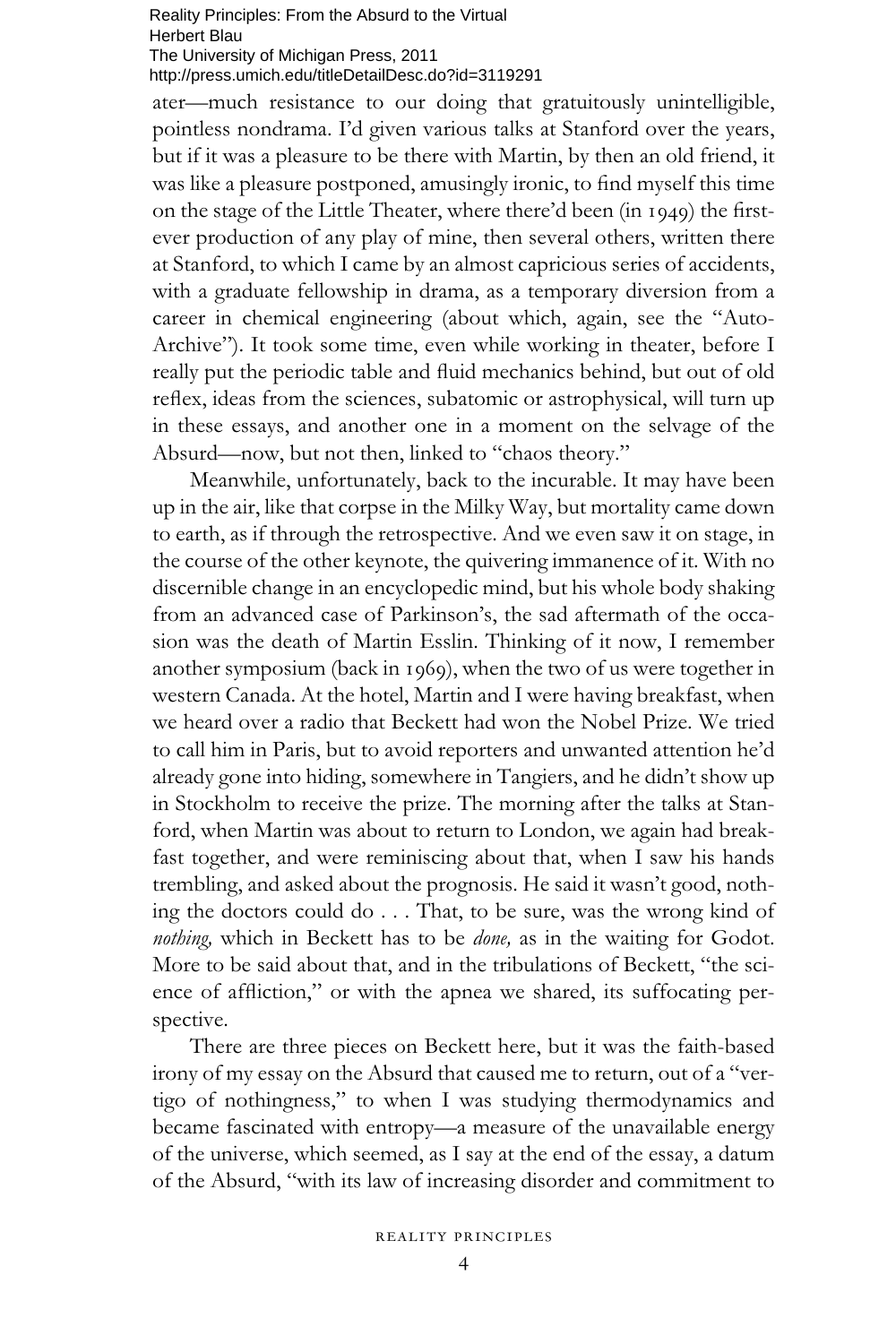evanescence," sneaking up in "a dizzying anguish on whatever made it available." Along with the dizzying anguish, what made it available, too, was what I called in the following essay "The Soul-Complex of Strindberg," which like complexity at the edge of chaos, disorderly, but adaptive, inclined to something rather than nothing—though we're never quite sure what it is, since it came, as in *A Dream Play,* through an illusory "triplex cosmos," and with "occulted symbols." Or worse, what we'd rather forget, like "an anxiety dream that becomes increasingly nightmarish," while the nightmare itself, in its seepage from the unconscious to the unspeakable in the world, brutally implacable, garishly banal, becomes reality principle. If there is, in the preface to *Miss Julie,* a provision of technique which anticipates Brecht, that effect of alienation is only momentary in the mind. Whether naturalism or symbolism, there's still a double bind: in the penumbra of representation, from the materialist to the sublime, no escape by illusion from the oppressiveness of it all.

For in Strindberg, ultimately, whether in "vulvous grottoes" or whatever idyllic residues of the biblical garden, the world into which we've fallen is a time-induced pollution of ignominious lessness, making it hard to breath. In this suffocating regard, the soul-complex foreshadows, with its mordantly longing vision of a world outside this world, the lingering affliction in Beckett—that too, incurable, with its earthbound outbursts of rage, all the more because of nostalgia for what, "having terminated my humanities," as Beckett says, but says in vain, with maybe "a new no to cancel all the others,"<sup>10</sup> unnamably never existed. Not so for the early Strindberg, influenced by Swedenborg, who in his spiritual awakening could visit heaven and hell, to consult with angels and demons, charged by the Lord with parsing out holy doctrine. But for the dispirited Strindberg, nothing that ever lived was holy—no world but this world, no good, no truth, no meaning, there's only hell on earth, a Swedenborgian "vastation," where misery prevails. Thus with the Student in *The Ghost Sonata,* well tutored in disenchantment, a far miserable cry from the students we started with here, who in those cold war days of relevance, presumably telling it like it is, countered the threat of MAD (Mutually Assured Destruction) with the promissory note of a counterculture claiming to change the world. Strindberg's unappeasable Student would probably have laughed at that, with a raging desire to say what he thinks, though if he did, and people were honest, he's sure the world would collapse. As I say in the essay, however (as true now as it was then), "the horror may be that it wouldn't"—which is the news that Indra's Daughter, having descended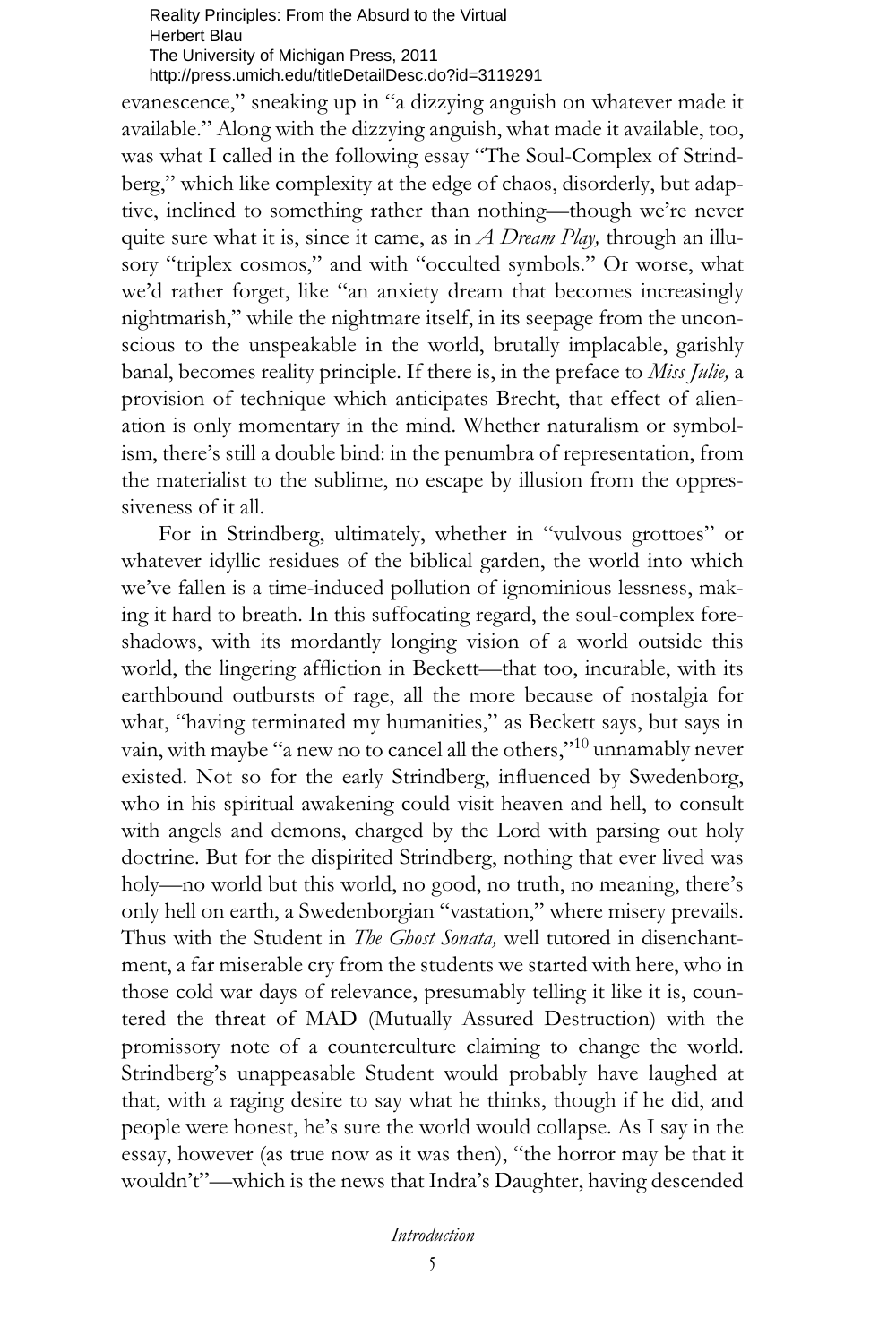to earth, brings to the Throne above. And then there's the Captain in The Dance of Death, who, mortified, impotent—and without the magniloquence of Hamm in *Endgame*, even if self-deflating, the saving grace of his histrionics—can only shake his fists!

In the drama of modern Austria, historical site of one of the essays, the worlding is still demoralizing, as with the imprisoned Sigismund in Hofmannsthal's *The Tower,* "not sure he is in the world, or [*pace* Heidegger] where the world *is,*" with boundaries blurred, too, in a chimeric subjectivity, between within and without. (To return again to the virtual: that chimeric subjectivity may be even more so today, with split-screen attention to a world that is an elsewhere, with Googling, linkage, WinZip, and instant access to multiple selves, by merely the click of a mouse.) As for those words, words, words, and the crimes committed in their name, there's a logorrheic archive in Peter Handke's *Sprechstücke,* particularly *Offending the Audience,* and a magisterial indictment in Karl Kraus's massive drama, *The Last Days of Mankind,* which in no uncertain terms, and a corrosively assured omnipotence, is meant to be the last Word. "Where are all these corpses from?" asks the bewildered tramp in *Godot*,<sup>11</sup> who might very well be referring—after two world wars, by then in their ghostly presence—to the rotting horde of unburied corpses at the end of Kraus's play. Though he was not at all Marxist, what Kraus said with millennial scorn of post-Secessionist Austria would seem to be the fulfilment of what Marx once demanded, in an early letter to the Young Hegelians: "a *ruthless criticism of everything existing.*"<sup>12</sup> Such a criticism was actually initiated—about the time of that letter, and years before the Young Vienna, who just before the Secession met in the coffeehouses—in the satires of Johann Nestroy, whose wordplay buffoonery and redheaded mockery also took on the censors, that religiously endorsed surveillance, a refined dynastic tradition, covering up the scandals of imperial power, and its trickle-down hypocrisies, not only in highbrow Vienna, but at the city limits, among the theatergoers of an emerging middle class.

Nestroy stuck it to them, his insults making them laugh, but then was long-neglected, until rediscovered by Kraus, and then again neglected, not only in the Austrian theater, his plays rarely produced anywhere, but even by those of us who had studied European drama. Having read him last I don't know when, I rediscovered Nestroy myself, in wondering how to approach the keynote for an international symposium, here at the University of Washington, "Cultures of Performance in Modern Austria." It wasn't only Nestroy I had to catch up with, but Kraus and others, and the Secession too, since I was hardly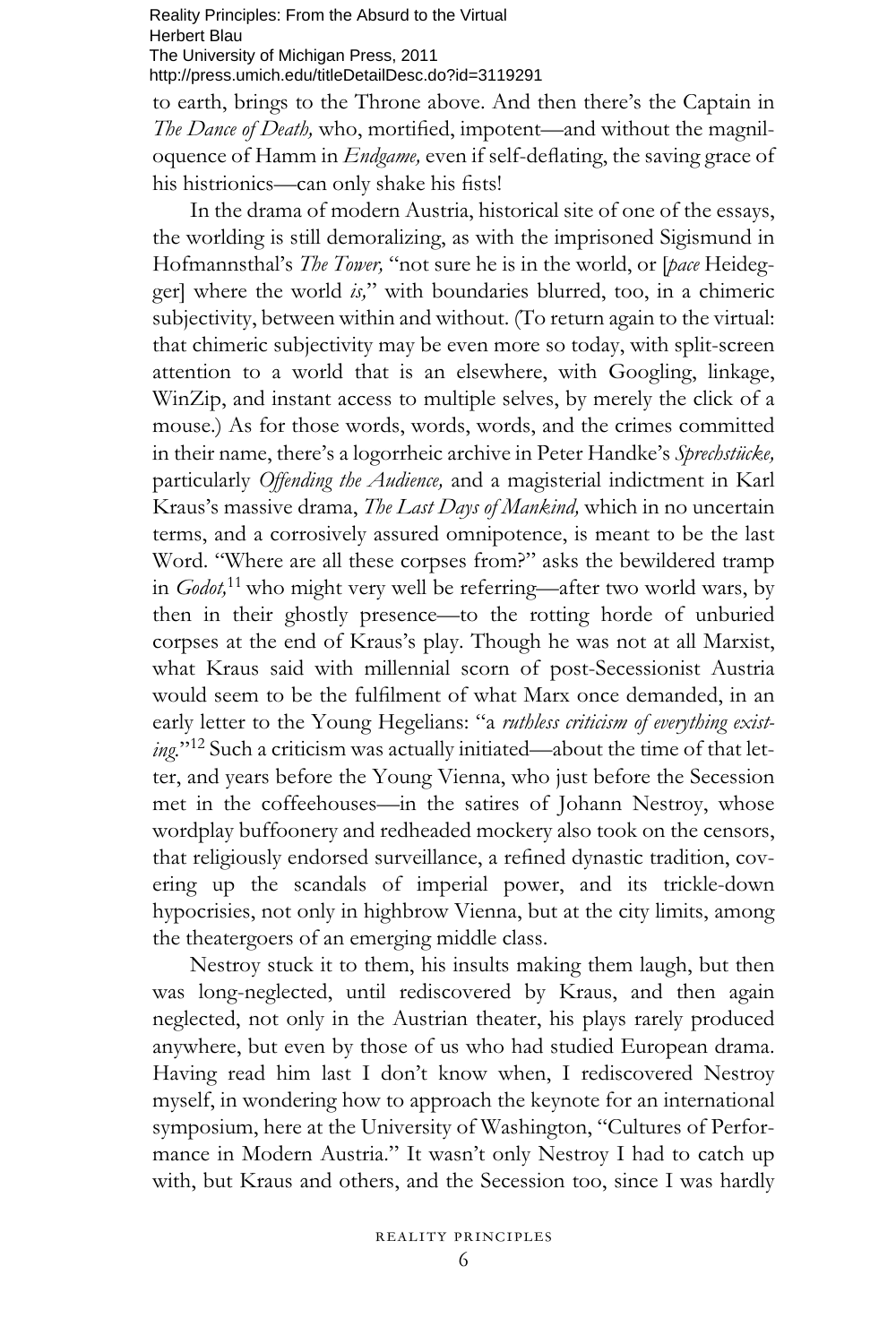familiar with what had happened under the Hapsburgs, or onstage, backstage, or the inner circles of waltzing Vienna, when I was asked by my Germanic colleagues to give that talk. I hesitated to do it, but they persisted, because of my background in theater and writings on performance. Even so, there would be scholars from here and abroad, who knew modern Austria and its heritage as I didn't, and all of whom read and spoke German (indeed, many of the papers were in German, and when mine was published in a collection from the conference*,* all quotations I'd made in translation were restored to the original.) Aside from that delinquency—next to no memory of the language, studied for my doctorate, but unused then and since—my major immersion in Austrian culture was at a rather remote scholarly haven, when I taught at the Salzburg Seminar, in the Schloss Leopoldskron, redesigned by Max Reinhardt as a sumptuous salon for artists, across the lake from the mountaintop castle where the aged Kokoschka had a workshop for painters, and might have been teaching then. I follow him here, however, through his wilder years when, as with the blasphemous erotics of *Murderer, Hope of Women,* he shaved his head, bloodied his actors, to make the theater outrageous, and through a propensity for derangement, became in the café scene of Vienna a spectacle himself. At Salzburg, much cultural history all around, but my seminar, for the equivalent of postdocs from all over western Europe, was on American drama. When I thought it over, however, what made me eminently qualified, as I said jokingly before the talk, as in accepting the invitation, was the fact that one of my immigrant grandfathers, an illiterate tailor, came from somewhere in Austria; hence, the name Blau. Actually, too, as can be seen in the essay, I had some direct experience at the more contemporary end of modern Austria, with Viennese Actionism; and in another context, with one of those affiliated, the versatile Valie Export (body art / cinema / video / mixed-media installations), with whom I had coedited an issue on performance in the journal *Discourse.*<sup>13</sup>

Recurrently in these essays, as in a previous collection, *The Dubious Spectacle: Extremities of Theater,* the thought of performance is not only confronting some limiting condition, but as with the Actionists, their self-abusive performances, extremities at the extreme, often hard to watch. Or, as with other body artists, such as Stelarc (with fishhooks through his flesh) and Orlan (with multiple surgeries on her face), even a photograph might make you wince. This would seem to be, however, the desirable state of things within the "*trajectories and becomings*" on the thousand plateaus of Gilles Deleuze, with its "rhizomatics of theatricality," where the repertoire is endless, each of us many others, all roles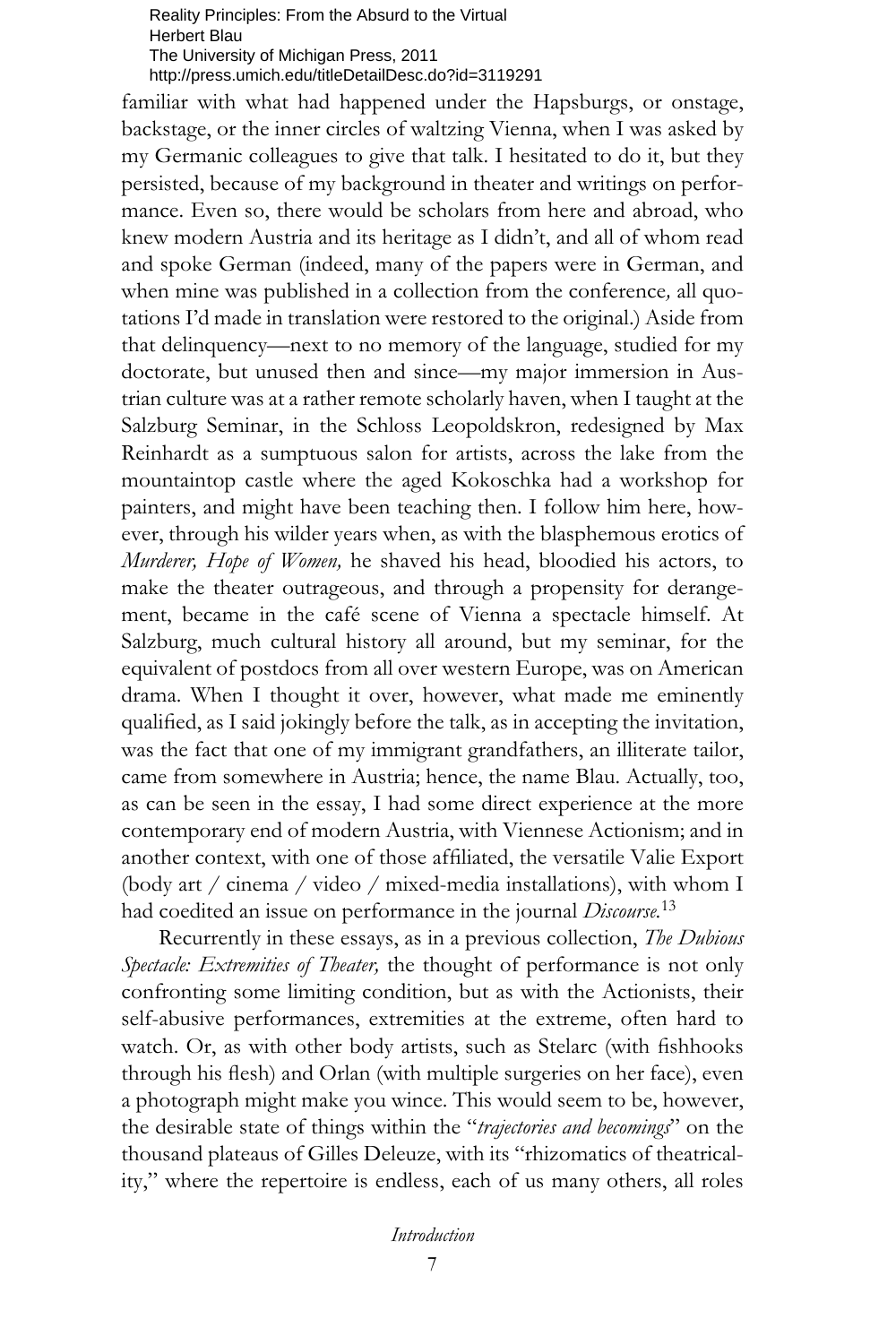insufficient, in the assayings of nonidentity. In that period of demystifications, when theory was exposing systems of power, the antiidentity politics had to do with a pretentious subjectivity or the bogus individualism imposed upon us by capitalism. As for the anti-Oedipal dispensation of Deleuzean performance, where the desirable state is desire, the incessant production of which is assured by lubricious desiring-machines, when I wrote that "the autoerotic [is] on automatic in runaway machines, given over to pure expenditure in the libidinal economy," it still made sense to compare that to Wall Street, which wasn't much concerned then "with the prospect of recession, or stagflation," no less a Great Depression. That was, of course, before the enlightenment of the economic collapse.

Whatever the stimulus now, there's nothing like deficit spending in the superfluity of Deleuze, the incorrigible excess of its plateauing evanescence. In the early writings with Guattari, that excess was indebted—the instabilities and fluctuations, free of all normal causalities—to the utopian anarchy of May '68. They concede about the dissidence (as I did about relevance) that there were agitations, slogans, idiocies, but despite all absurd illusions, there was an opening to the possible, a visionary phenomenon, throwing off the nightmare of cultural suffocation. And in the dream of a new existence, eventually betrayed, what appeared was a "spectral cosmos" that "superseded the world." Chance was admissible too, but the betrayal, however, was always in the cards. For there was, at the outset, in the schizoanalysis of capitalism, a reversing, anomalous logic; even in boundless speculation the codes of capitalism determined semiotically the vaunted exposures of critical theory. Or given the law of value, with a marketable equivalence: "*floating theories*, . . . floating money," as Jean Baudrillard concluded in an early book on symbolic exchange.<sup>14</sup>

With a momentum, nevertheless, overriding contradiction, Deleuze's spinning circuitry spawned (all verbal, no object), in a profusion of instantaneity or haphazard of signs, as it might on the Internet. And with the libidinal inexhaustible, pure expenditure continued, neither mere data, nor pixelated, rather replenished in whatever becomings by an "energy-source machine," which in rejecting the Oedipal structure had nothing to do with the Freudian unconscious, or the inadequacy of an Id. The machinic fact of the matter is that with all value going at once, into and out of all the bodily orifices, despoiling from ass to mouth the fiction of a natural function, the deterritorialized flows became, in a redundancy of irrelevance, the spaced-out apotheosis of the polymorphous sixties, with its perversity in regression. As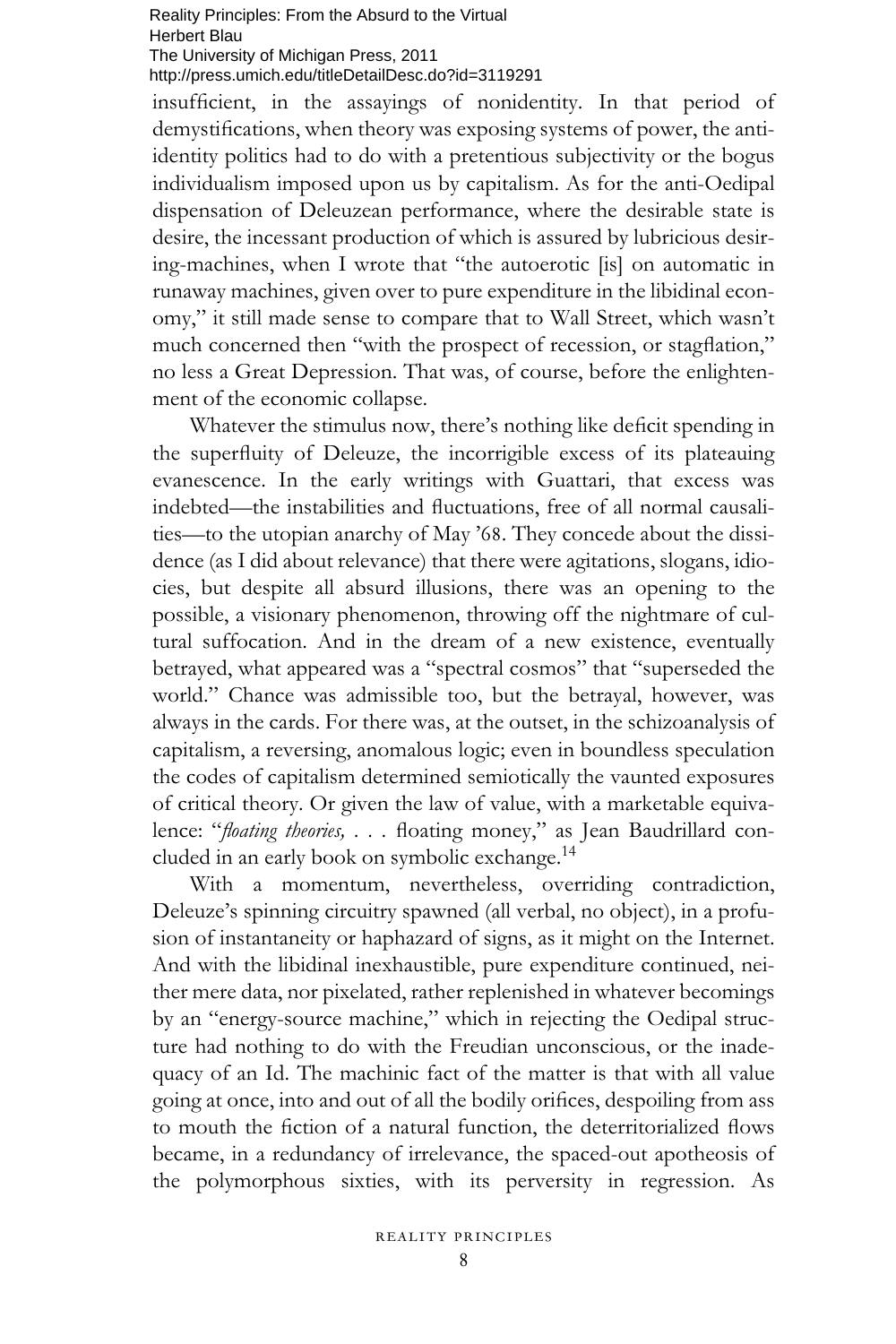prefigured by infant autism, the yammering, stuttering tantrums, and with chiliastic dimensions, by the sonorous organless body in the alchemical theater of Artaud, the "vitalism"<sup>15</sup> is examined here, in "Performing in the Chaosmos: Farts, Follicles, Mathematics, and Delirium in Deleuze." Which will not be the first time, and I say this with no bias against it, we'll encounter a lot of shit—though in other respects, unexcremental, I do take issue with Deleuze.

Given his long hostility to bourgeois theater, overburdened by representation, there's a deep affinity with the "operations" of subtraction in the "minor" stagings of Carmelo Bene, who refused to think of himself as a director.<sup>16</sup> Insufficiency the heart doth sway, as Shakespeare says in a sonnet,<sup>17</sup> maybe releasing other prospects, but otherwise—and it may be the inversion of a reductio ad absurdum*—*Deleuze's antitheatrical prejudice is dispersed through the rigors and excess of excess, though with insufficient deference to the future of illusion, which appears to be, as I think it (or is it thinking me? as I've also asked about history) the only future before us, and thus a reality principle. This rather unnerving thought is more than implicit in the balancing act of the prejudice, between *more* theater and *less* theater, which has varied through historical periods, but leads to the age-old question, *Why theater at all?* With history blurring, however, in a dromoscopic, simulacral, hyperdigitized world, given over to speed in the furore of information, theater would seem to be left behind, with the body as an encumbrance, no less the mortal body performing, arousing thoughts of death and dying, which can't be outsourced, except into tragic vision. As to what death *is,* as Montaigne once remarked, it is a scene with one character. An unseeable scene, perhaps. To what extent, we might ask, is it related to stage fright?—which nobody can avoid, even the best of actors, but as covered up in performance, or from the body's specific gravity working up a sweat, the dark energy of theater, what really activates acting. Meanwhile, there's something other than mere liveness in new modes of genetic and molecular art, which suggest, however (if at all a knowable truth), that death may be dying, even as antitheater appears to be obsolete, its inexistence explored, with the perceptual permutations of that always reversing conundrum—reality of appearance? appearance of reality?—in "Seeming, Seeming: The Illusion of Enough."

And when we speak of the future before us, there's always the correlative question, what constitutes that *us*? which I've asked before in *The Audience,* and here with some afterthoughts, in "'Who's There?'— Community of the Question." The issue is unavoidable in an ontology of theater, which is more than implicit through this entire book, though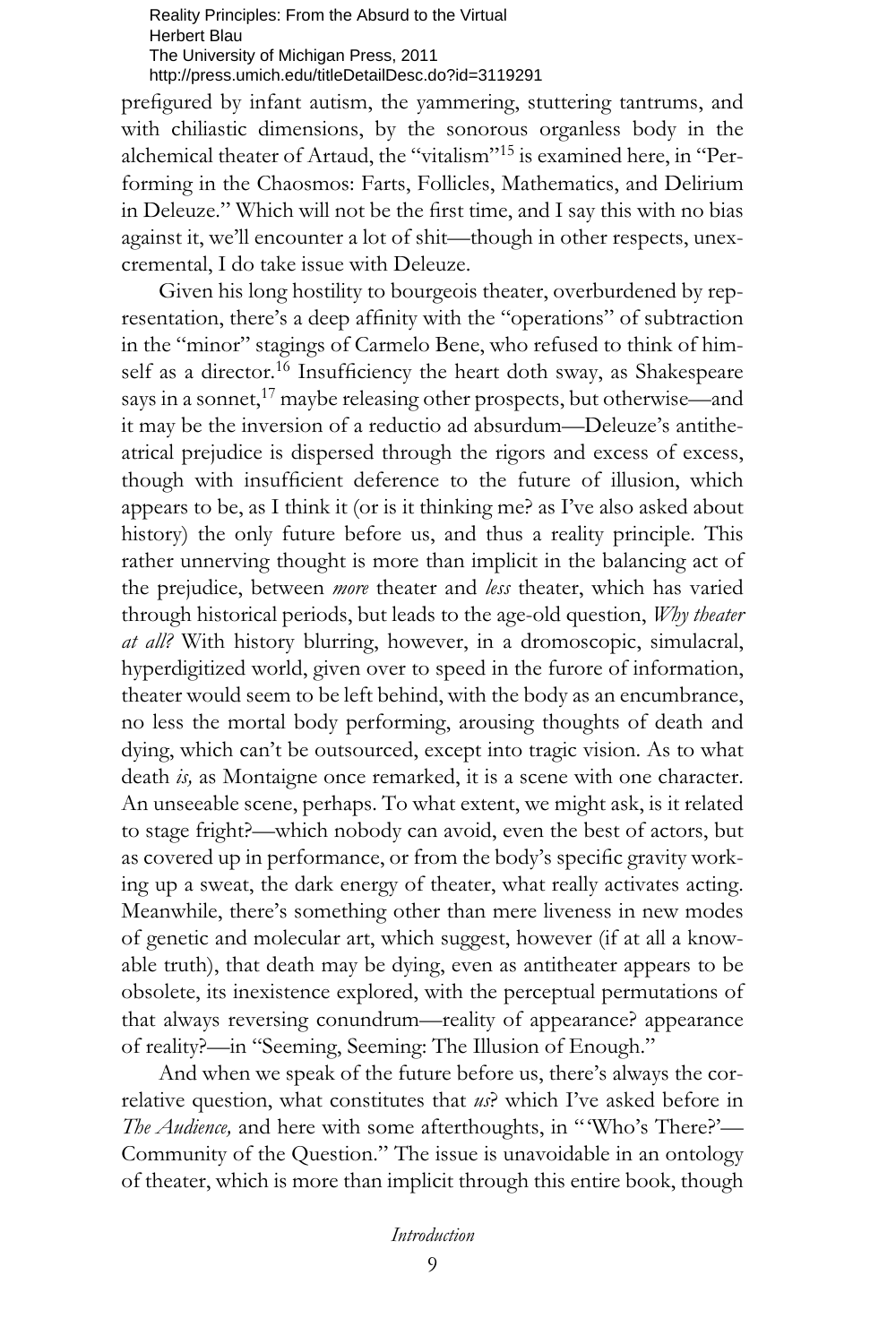not very characteristic of performance studies, which tends to be, while crossing nations and cultures, ethnographical or anthropological, and when merging with race and gender, ideological too—which, theoretically, just about everything is, but that predictably so. Wherever the theater comes from, and whether more or less, that essay was crossing borders for another international symposium, which in its conception was influenced by *The Audience*. What was in question there, in Zurich, Switzerland—where the floating money usually floats (through declared transparency now) in labyrinthine vaults—is the nature and status of the spectator in a globalized, migratory, mediatized world. As if resisting dissemination, there had actually been, several years before, a similar conference in Lisbon, Portugal, once politically isolated, but about to become, with Expo '98 scheduled a few weeks after, the cultural capital of the world. With a festival of performances already around the city, it seemed an ideal setting for a lively dialogue, between European Americanists and American scholars, about "Ceremonies and Spectacles, and the Staging of Collective Identities."

What contributed to the festive atmosphere, for those of us giving keynotes, was our being taken for lunch and dinner to the finest Portuguese restaurants, where there was in the background, unbeknownst to me, the plaintive irony of a collective identity out of the city's past, and probably still in the barrios we weren't taken to see. I heard it, but nobody explained it, so far as I recall, but in the slow, lingering sadness of fado guitars and song, there was an unobtrusive staging of poverty and dispossession, what in newly prosperous Lisbon was better unremembered. As for the worldly scholars at the conference, what seemed to have been forgotten, in the acceleration of history, is that with the accumulation of capital into a Society of the Spectacle (what Guy Debord had called "Separation Perfected" or "an *abundance of disposses*sion"),<sup>18</sup> there was reason to be skeptical about the communitarian theme—which, though I took issue with it, provided the title for *The Dubious Spectacle.* To begin with in my talk, I confessed that I might be there under false pretenses, since after many years of directing, in multiple kinds of theater, conventional or open spaces, with distance or intimacy—even actors within the audience or the audience becoming actors—I'd come to think of the staging of collective identities "as a rather vain enterprise," or a leftover platitude from the participatory mystique. Nor, since the more contentious days of The Actor's Workshop, and *The Impossible Theater,* could I buy into the tedious notion that the theater is at its best when it does what the audience wants—as just last week, praising a production, a critic said in *The New York Times.*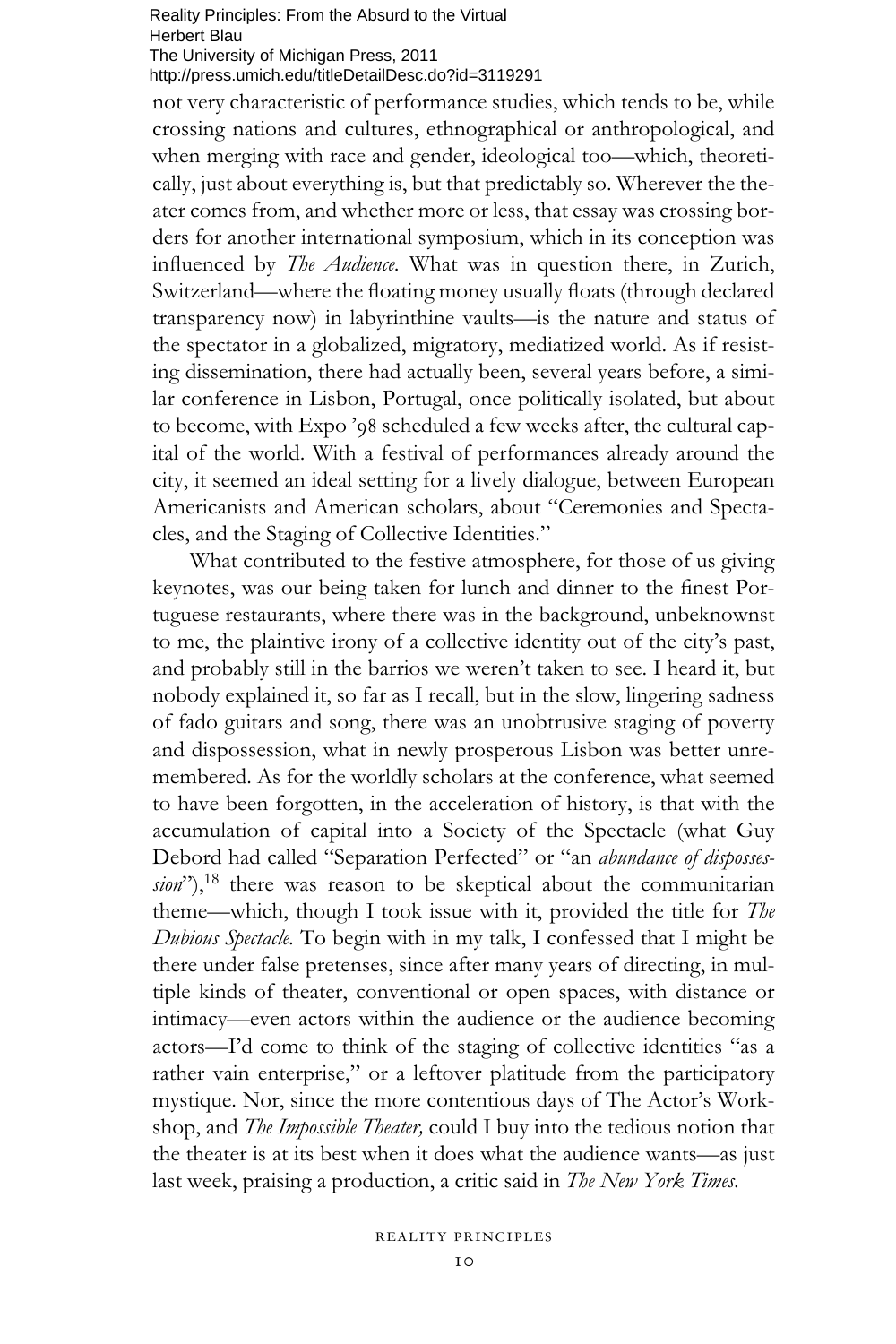As for "the semblance of a gathered public," I won't belabor it here, nor elaborate as in *The Audience*, but as I'd written in its first paragraph, "Such an audience seems like the merest facsimile of remembered community paying its respects not so much to the still-echoing signals of a common set of values but to the better forgotten remains of the most exhausted illusions."<sup>19</sup> And so, too, those attending or watching being set up for participation, the audience becoming actors, and not only entertained, but edified by that. Whatever the identities among the sizable group in Lisbon, there was some discomfiture when I said, "As for the scholarship that takes for granted that theater is the site of the social, or an affirmation of community, that appears to me now though I believed it when I was younger—an academic ceremony of innocence, assuming as a reality what is, perhaps, the theater's primary illusion."<sup>20</sup> Those few years later in Zurich, among the others there, it certainly seemed that the dubiousness was more advanced, as in the cadenced title of the conference, which was—with globalization speeding up, and the nervous European Union—phrased in three languages: "*Zushchauen* / *Quel* Public? / *As You Like It.*"

Have it anyway you like it—with everywhere linked to elsewhere in a computerized cursor(y) life, with Facebook, Twitter, doyouQ, the scrolling identities there—community *is* the question, and surely we know that the early-on autotexted, bitlet generation, growing up at the keyboard, gaming, with infinities of data, hardly goes to the theater. "Who's there?" At the two major theaters in this city, the Seattle Repertory and Intiman, if you look around the audience, a large number are elderly, and the youngest in attendance are usually the baby boomers. And indeed, what's up on stage is what that audience wants, invariably so familiar that, sitting on the aisle, I'm ready to leave after ten minutes, except that my polite, forbearing wife presses down on my arm, keeping me there until we slip away at intermission. Just last night, at dinner, an artist friend who works in a gallery literally asked what I was often asked when I was still doing theater, especially the more inquisitional, long-rehearsed, encrypted work of the KRAKEN group: "What kind of audience did you have in mind?" What I said—and he couldn't believe it—is what I used to say then (often in stronger language), that I couldn't care less about the audience. What I did care about is precisely what we were doing, on the premise that theater is *thought,* and whether verbal or ideographic, at its best when self-conflicted, or this one's quarrel, that one's pulse, or some last will and testament, stubborn but indecisive, which to believe it would make you bleed. And even then, with afterthought in the grain of the voice, as if the "geno-text" in Barthes<sup>21</sup>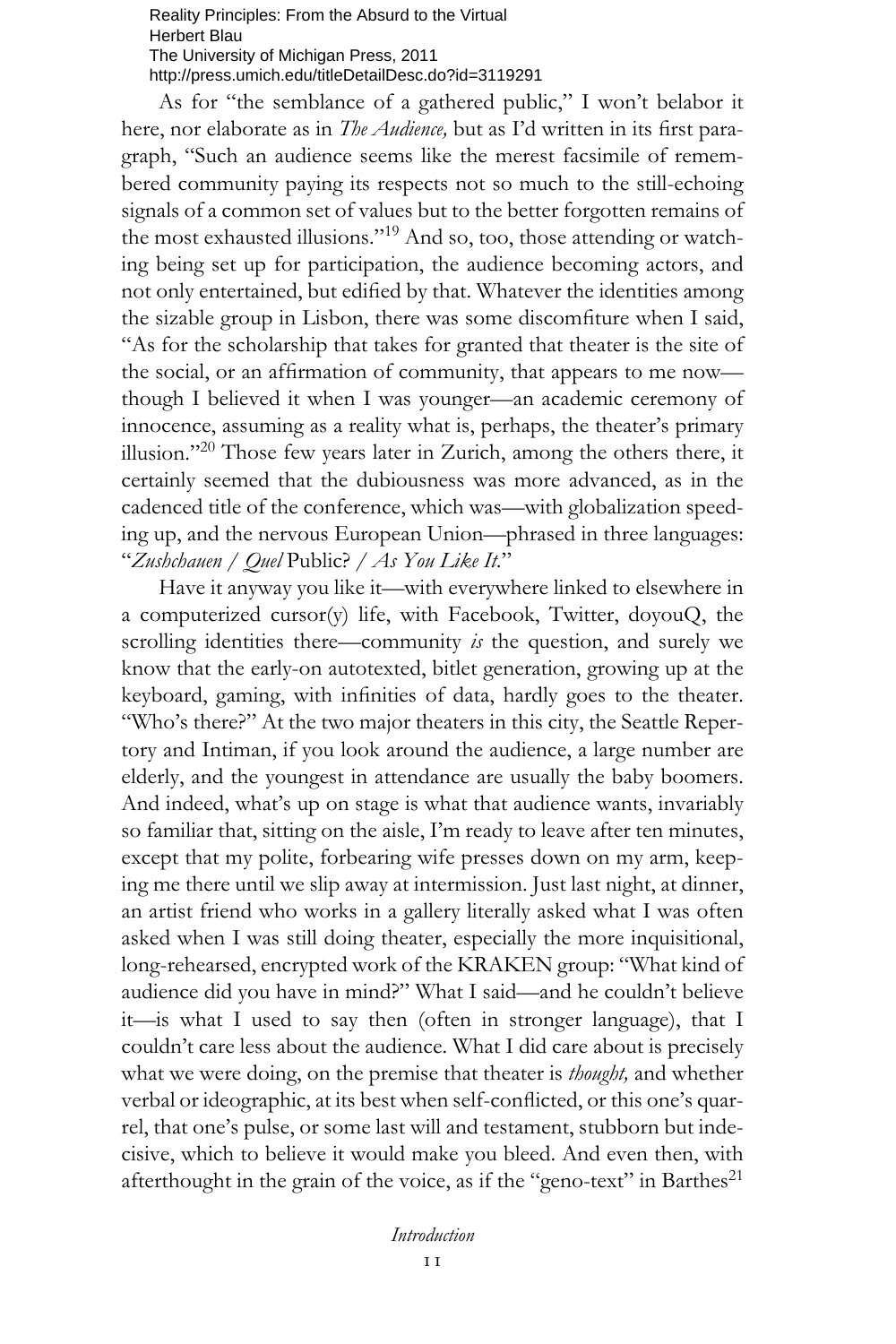came from the orifices in Deleuze, there'd be the spittle, sputtering, Reality Principles: From the Absurd to the Virtual Herbert Blau The University of Michigan Press, 2011 http://press.umich.edu/titleDetailDesc.do?id=3119291

stammering, or at some extremity of a scream, shattered words becoming gesture—glottal stops, rasps, plosives, fricatives piercing the body—and we'd rehearse it all over again.

The method was psychophysical, in a process we called *ghosting,* but whatever it is we were after, it was impassioned by the necessity of understanding *that,* however inaccessible its meaning might be—or at some periphery of estrangement, as if the thinking had never started, and there you are confounded by the ghostly thing itself. So: "Who's there?" No wonder that voice on the ramparts has been like a light in the dark, though it's the wrong one making the challenge. Of course, as with everything in *Hamlet,* you won't see it if you're not listening. Then, that other voice out of the dark: "Nay, answer me. Stand and unfold yourself." Who exactly is being addressed? Onstage, sure, but offstage? They can be in their seats, watching, as in the play within the play, watching and being watched, but there in the unfolding the audience is *what happens.* Or it does and it doesn't, depending on who's there. Some are there for entertainment, but there's a second meaning of the word, as when one says, "I'll entertain that question." But how to entertain it when you don't know what it is, or in the Hamletic vein, nothing either good or bad, but thinking makes it so.

Maybe so, maybe not, like to be or not to be—and is that really the question? If that exasperates the thinking, what may complicate the unfolding is some confusion of the senses, those lower bodily senses, which also inhabit performance: touch, taste, smell, breathing and being breathed. Thus, if there is a nuance there onstage—more or less discernible, sometimes unacknowledged—when two actors are kissing or making love, there are similar effects offstage, not always negligible, when somebody rustles a program, sneezes, shifts in a seat, whispers, puts a hand on a knee, or digesting a meal, has bad breath. Those fine distinctions kept in mind, there was a time, too, as in the novels of Henry James, when one could say s/he went to *hear* a play (and with Shakespeare spoken correctly, as now, indeed, some demand for Beckett). We've heard from Hamlet, too, about an interiority, that within which passeth show, but any way you look at it—the eyes with gazing fed, deconstruct it as you will—theater is specularity. What's there, not there, you really have to *see* it, in that elision of seeing and knowing, whatever it is that escapes you, which is what keeps us thinking, and has caused me to say, too, that theater *is* theory, or a shadow of it. Or if only the shadow's shadow, it's no mere social construction (the shibboleth of cultural studies), and something other than virtuality.<sup>22</sup>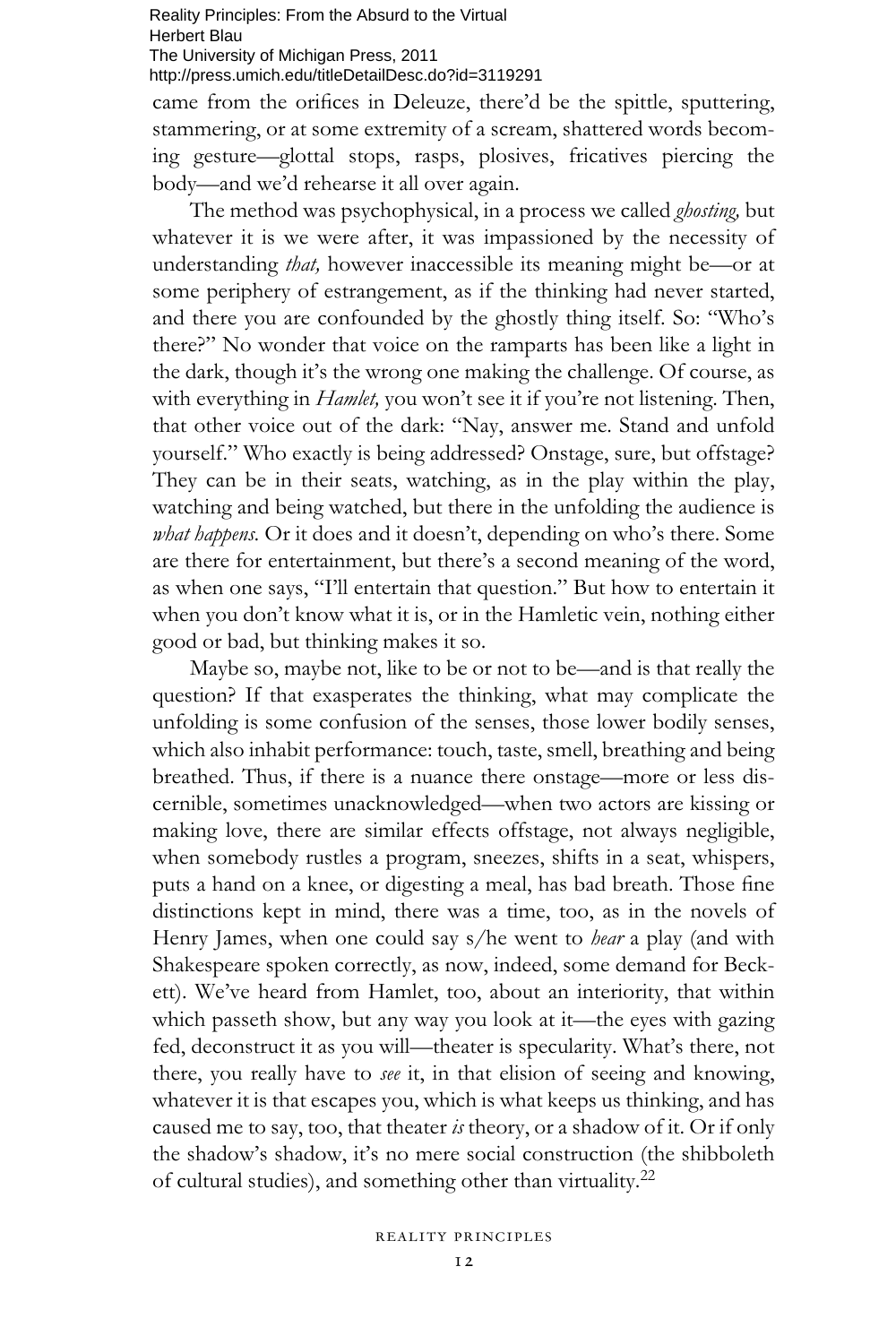Which goes to the heart of directing, or it eventually did for me, as in the most searching rehearsals, where sometimes manic obsessively, testing the limits of theater, its capacities, incapacities, and what it was meant to be, I was already doing theory. And though I came to theater belatedly, I was still wondering—after many years of directing, achievement recognized —what I was doing there, and why at recurring critical moments I also threatened to leave. That questioning was resumed at a conference on directing in St. Petersburg, Russia, appropriately enough at the Alexandrinsky, which had once been Meyerhold's theater. What I talked about, however, "The Emotional Memory of Directing," was cued in by Stanislavski, and my earliest reading of *An Actor Prepares.* At the time, if there was any technique among American actors, much of it was patchwork, but with a character's actions divided into units and objectives, and emotion turning inward, psychology was the going thing. Yet, from private moments to public solitude, with superobjective defined, and affective memory focused for access to the unconscious, there were indeterminate feelings, and feelings about feelings (some projected on the director, who has to decipher, deflect, turn back, get the actor to use them), and a maybe stressful subtext of "emotions *about* memory"—of which I've been particularly conscious, at an advanced age, in the writing of an autobiography.

The unconscious, according to Freud, is our oldest mental faculty. It is also, however imaged, whether as writing or mise-en-scène, the deepest form of memory, though what seems most deeply remembered, and no illusion of aging, is what you'd rather forget, so painful to even think it, it's never sufficiently thought, as with the egregious lessness of Beckett, where "the brain still . . . still . . . in a way" is still propulsively thinking. Indeed, it was a spasm of derangement, from a transient ischemic attack—brain fever? no painkillers?—that initiated the essay "Apnea and True Illusion: Breath(less) in Beckett," his thought, my thought, conflating his pain with mine, which in its empathic way, along with remembered amnesia, blurs into acting method. True, the methods may radically differ, but in the most powerful acting, whether subjective, from the unconscious, or before the Brechtian *gestus,* Meyerhold's biomechanics, or masking what it reveals, the "mathematical meticulousness"<sup>23</sup> of Artaud's naked life, there's some propulsion there, which like dark matter, unseeable or unseen, turns each thought in its thingness into a condition of possibility—or, as with high energies in particle physics, an "asymptotic freedom."

As for Stanislavski's injunction to make a life in art, it was not very long after I began to direct that I was trying to literalize that, by bring-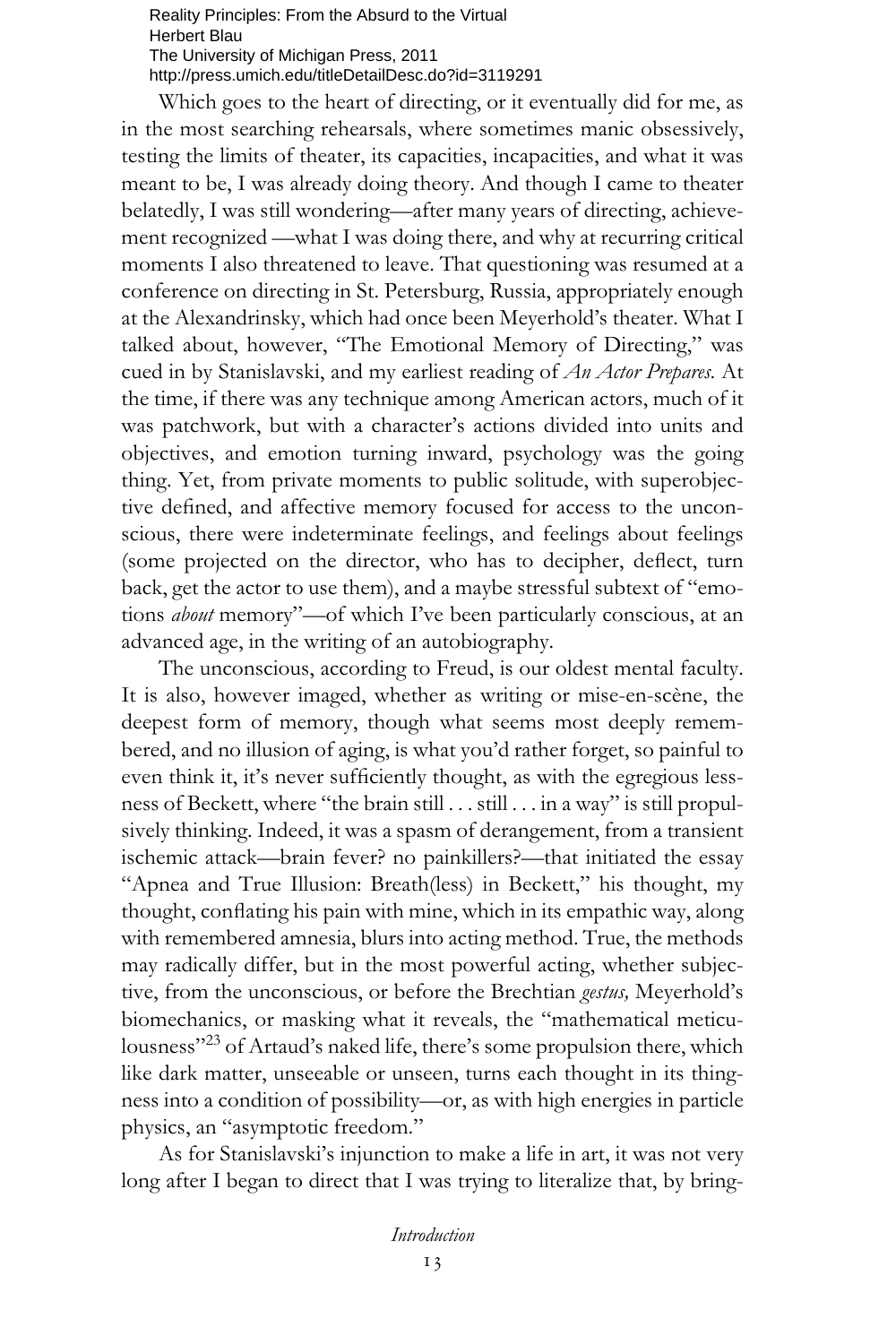ing art, so far as I could, into my life in theater. This came about as I realized, after reading everything, seeing everything, to prepare myself for directing, that the high energies were elsewhere, and there was more to be learned about doing theater, and what might be done, from the other arts, whether visual, sonic, conceptual, or what was on the scene then, happenings and action events, or performative risks with the body. Not quite body art, but some approximation of it showed up in our stagings, as with the cataracts of madness in the storm of *King Lear,* and the self-shattering corporeality of its "thought-executing fires";  $^{24}$  or in the Grand Brothel of *The Balcony,* from masturbation to necrophilia, its carnal repertoire of perversion; or finished, nearly finished, the algorithmic steps of Clov's opening walk in *Endgame,* the spastic immediacy of it, visceral, its *thingness,* which was also an act of mind. As for those extremities of performance that, at some limit almost illicit, can drive you out of your mind, there were times in directing when, urging the actor to *let it happen,* whatever it is, wherever it goes, latent violence, selfabuse, or at some perilous edge of the psyche, I seemed possessed myself. What made it next to immoral is that the actor could really get hurt, but if it were done as it might be done, in its asymptotic freedom, almost beyond acting, the performance would be out of sight.

Which doesn't guarantee that it would happen again, nor that the emotion that went with it, ephemeral, uncertain, would even be remembered. And meanwhile, too, the question persists as to what constitutes *truth* in acting. Stanislavski required it, and believed he knew, but as you think through the possible forms of theater, across cultural distance, how do you ascertain it, truth in respect to what? and what kind of acting? *where? how? what for?—*is it meant to be spontaneous? or as with Brecht, ideologically constrained? or stylized by inheritance, as in the Japanese Noh? Despite early resistance—to the plays we did, and how we did them—experiment made the reputation of our theater in San Francisco, but whatever the gratifications of my work with the actors there, it wasn't until the uncertainty principle in the evolution of the KRAKEN group, its "*methodical indeterminacy,*" that those elemental questions about acting were really explored, which taught me a lot more about what it means to be a director. That was the real substance of what I talked about in St. Petersburg, while returning to the emotional memory that, despite the anti-Oedipal, continues to haunt the theater, "ghosting its greatest drama, the ineliminable riddle, the riddle of selfdoubt."

There's all the more reason for doubt when, with the uncertainty of riddling ambition, artists "try to go beyond the limits of what is feasible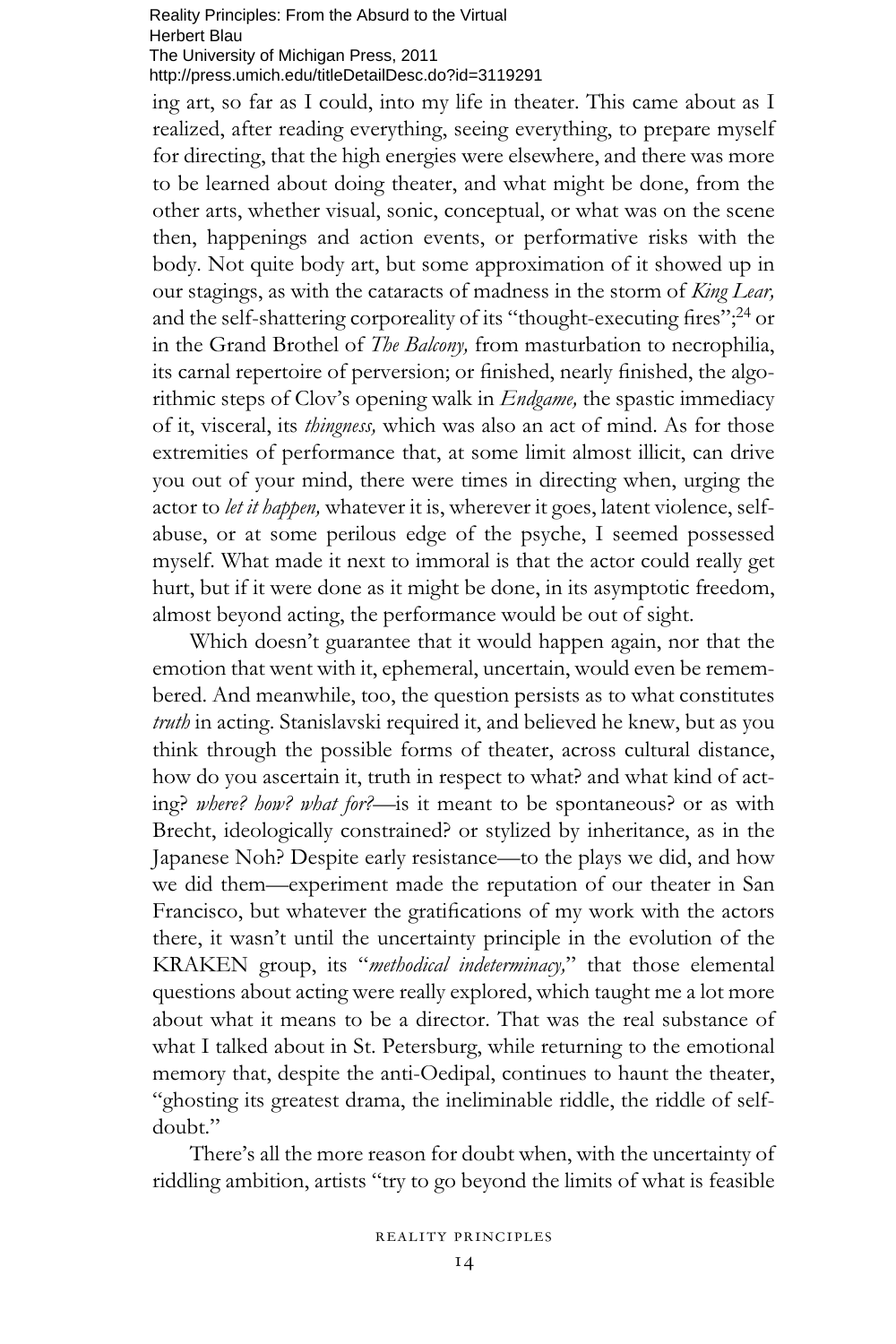and conceivable, so that we wake up, so that we open ourselves to another world."<sup>25</sup> This desire to go beyond is not exactly mine, but from the notorious response by the composer Karlheinz Stockhausen to another extremity of performance, which seemed to come out of nowhere, with the most formidable, theatrically stunning dimensions, and for all the traumatized world to see, its mesmerically repeated, televised images. The phantasmic aureole of smoke and flame, the crumbling towers, the falling bodies, the horrific aesthetic of it—as if, indeed, a post-postmodern perverse sublime, though many were scandalized when Stockhausen proclaimed it the greatest work of art that has ever been. What art could follow after—whether for solace, testament, outrage, no less an impossible closure—became a distressing question, as when Theodor Adorno remarked that there could be no poetry after Auschwitz. But as if to alleviate 9/11, several faculty from the UW School of Drama and Dance initiated a yearlong project in honor of Myra Hess, the British pianist, who during the Nazi bombings of London tried to avert a cultural blackout, and overcome wartime stress, by bringing the foremost concert musicians to perform in the empty National Gallery. With another vast emptiness, Ground Zero, still awaiting a memorial, the Myra project, or *Myra's War,* was meant to demonstrate, in a series of performance events, that "in the midst of crisis art remains a vital and buoyant force in our lives."<sup>26</sup> Whether it was adequate, however, to an era of insidious prospects, on color-coded alert, with a virtually invisible jihad, and "the foreboding infinity of the undeclared," were issues I raised in a lecture, which was not the keynote this time, but the endnote to the project, "Art and Crisis: Homeland Security and the Noble Savage."

Given his wealth from Saudi Arabia, and elitist family there, Osama bin Laden might have been the Noble Savage, that figure defined by Rousseau as having a mythic purity upheld by natural law, which for the Wahhabi bin Laden would be the sharia. The reference, however, was to a journal coedited by Saul Bellow, in which I'd published years before an essay on the cold war, and its Balance of Terror, called "The Public Art of Crisis in the Suburbs of Hell." If hell is other people, as Jean-Paul Sartre once declared, the suburbs have certainly widened, way beyond the Paris *banlieues,* with indescribable legions of others, dispossessed, futureless, or fanatically fundamentalist, who were then, and no less now, ready and willing to kill us. And I say that still, for all the explanations about Islam, and cautions about categorizing Muslims, that go with the proliferating discourse on terrorism (what they're calling "terrorology"), including reminders that the United States has to be held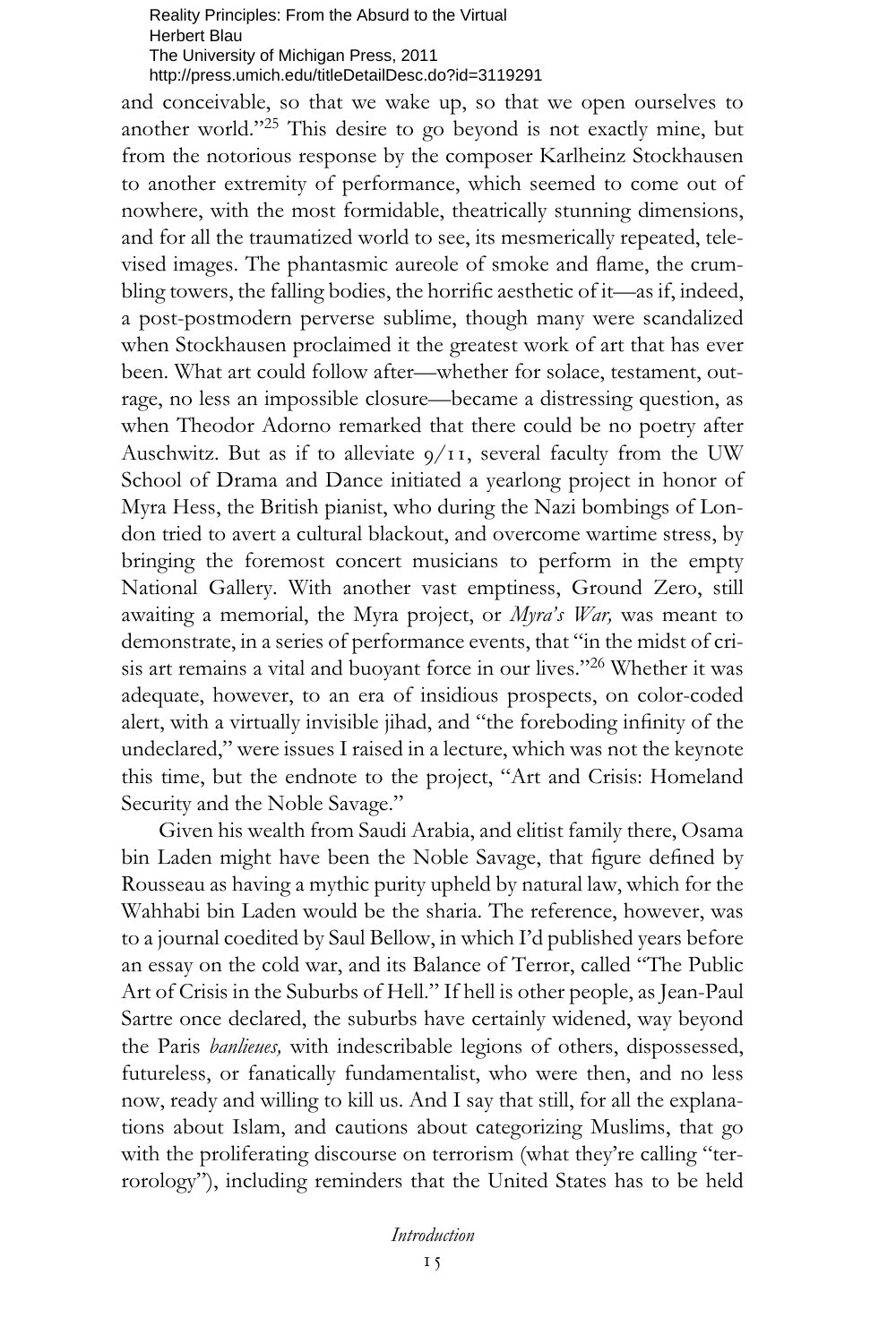accountable for an exploitative capitalism, and with an eye on oil in the Middle East, sponsoring Israel in oppressing the Palestinians. As for the real "Axis of Evil"—according to revelations by counterconspiracy theorists—that consists of government officials, FBI agents, and military tacticians, who by creating war games and disaster drills that were supposed to avoid it, covered up "the fact" that 9/11 was conceived for the Bush administration, as a pretext for invasions in Afghanistan and Iraq, with a scenario written by the CIA.

Meanwhile, it's not exactly to augment homeland security when, amid debates about health care, jobs, bankruptcy, and failing mortgages, there's impatience about getting our troops out of a debacle, with insurgents, that has been reminding us of Vietnam. Should there be, however, with growing animosity in the Muslim world—whether exacerbated by our policies, poverty, madrassas and mullahs—another sudden attack, not at the L.A. airport or Times Square, or toppling the Space Needle in Seattle, but by a suicide bomber at University Village, between my house and the campus, followed by another in Tacoma, at a suburban shopping mall, and still another at a supermarket in Idaho, and in the serial terror, a magnetic bomb attached to a bus in North Dakota, we'd be ready for the return of Dick Cheney as national security advisor. It was Ronald Reagan that I always considered our most repellently hypocritical president, and I was certainly no supporter of the born-again George Bush. But when I suggested in the talk some tolerance for decisions that, with a globalized plague of "venomous hatred," his suspect administration had to make, I could see that leftist colleagues in the audience were disgruntled, and at one point in discussion afterward, a woman who apparently knew just about everything I ever wrote stood up to say that she couldn't believe, given my radical views in the theater, that I would ever justify what that crowd of thugs in the White House was doing.

Whereupon I said what I still believe, that until you've had some experience of power, it's hard to know how to judge it, and while I haven't been president of the United States, I've held some fairly responsible positions—on or over the edge of controversy, not only in the theater, but academically, as a dean (twice) and a provost—where you're often confronted with decisions that, with all the advice you can get from those presumably best informed, are still a matter of guesswork. We can certainly see that now, with public advice from his generals, about President Obama's delay in getting out of Afghanistan, and in the discrepancy between what he promised during the elections and aside from those compromises that antagonize his leftist following—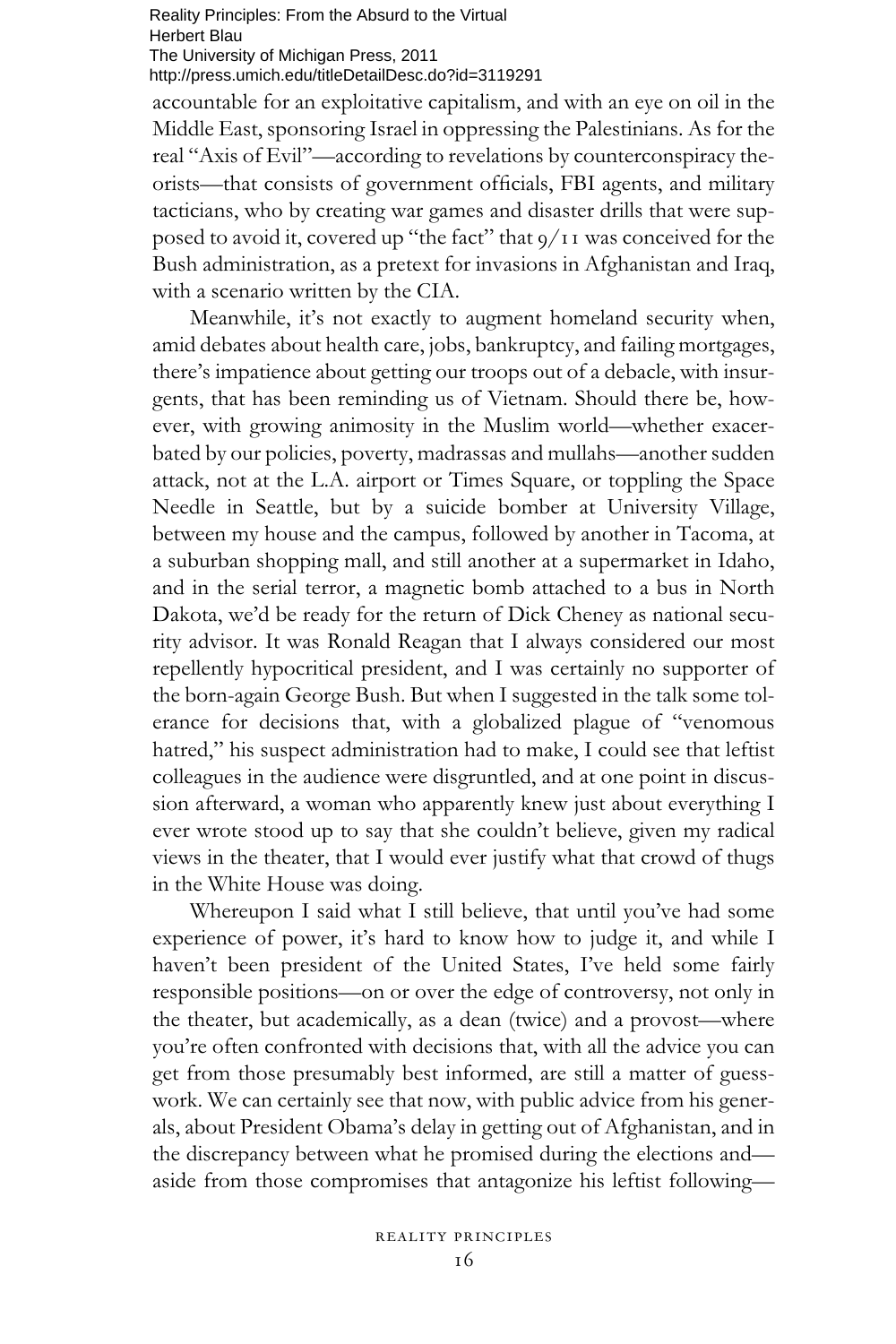his often discretionary hesitancies in office. Which for the thugs really there on the right, who question where Barack Hussein was born, confirm that he's hypocritical.

Hypocrisy, too, has its own ambiguities, and sometimes you're not sure you're doing the right thing when you *are* standing on principle. And while I spoke of it earlier as the most extraordinary site of learning in my lifetime, my experience at CalArts, coming and going, was a lesson in that regard, testing ambition and possibility, and at the end, the willingness in principle to leave it all behind, though I might very well have stayed. When I was first invited to become provost, with an opportunity to conceive California Institute of the Arts (what we abbreviated first as CIA), I hesitated, because it was financed by money from Walt Disney's will, and while I grew up with Mickey Mouse, I remembered my father, a plumber, saying Disney was a union-buster in the 1930s, and anti-Semitic too. The family was right-wing, and the board consisted of those who became Richard Nixon's, and then Reagan's, kitchen cabinet. Watergate came later, of course, but the head of the board who actually hired me was H. R. Haldeman, who was an executive then in Hollywood with the J. Walter Thompson advertising agency. Haldeman and I hit it off, despite total political difference, and I could level with him, too, about what I thought of Nixon. As for the controversy that caused me to leave, that might have seemed inevitable, though it was my choice at the end, because that reactionary board was reasonable at first, willing to put up with a lot that offended or confused them. But because it was hard to believe where the money came from for this contentious, polemical, leading-edge institution, there were faculty and students who escalated conflict, always testing the Disneys until their board eventually wanted me to do what I wouldn't do, fire certain people and alter the governance structure. That, too, was experimental, participatory, leveling out authority, in the mystique of the sixties, yet with a disciplinary consciousness among the artists on the faculty, which was with all the dissidence passed on to the students.

When I left CalArts, nearly forty years ago, I never expected to return, but a couple of years ago I received a call from Steven Lavine, current president there, who said they wanted to give me an honorary degree at graduation. When I was silent for a moment over the phone, Lavine asked a little nervously if I would accept, and I said I would, if it was offered "as a form of penance." If you look at the webpage of CalArts today, it still uses language from the original prospectus, which I wrote back then, defining that atmosphere of experiment, always open to risk. The graduation itself was spectacular, with everybody perform-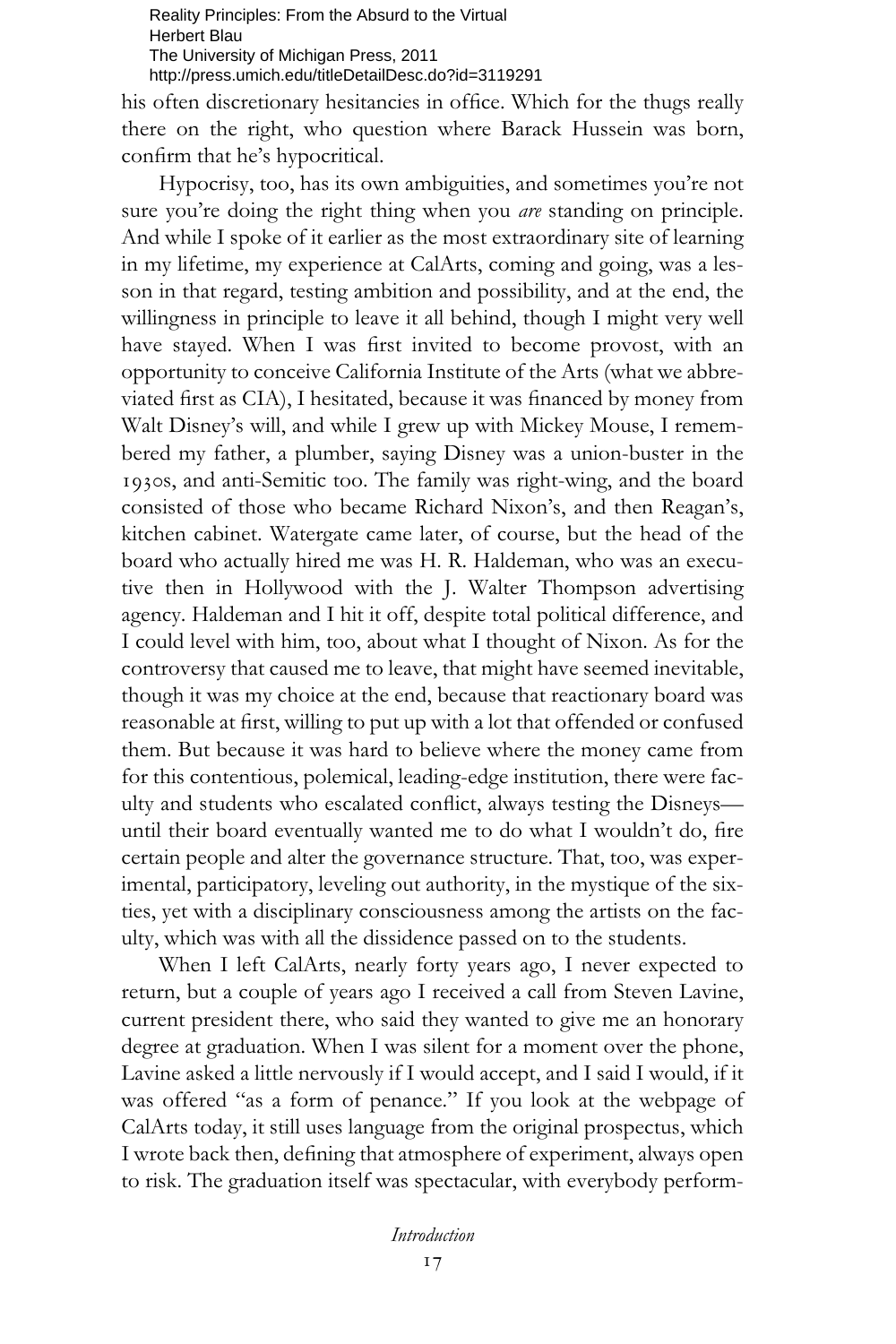ing, dancing and singing through the awarding of degrees, and an ensemble of bongo drummers accompanied me to the stage. And I went up there, arms swaying, shuffling to the rhythm. With a laughing crowd and a Dada backdrop, it was hardly a scene for getting serious, but what Lavine had asked me to talk about, after receiving my Doctor of the Arts: *Honoris Causa,* was "the original vision," which he has tried to revive against some resistance. The text of what I said, which is included here, relates the state of the arts then to what's happening now, with reflections upon what, at Ground Zero, "challenged the powers, the significance, and dimensions of the arts." The other honorary degrees were awarded to the singer/activist Harry Belafonte and the electronic, mixed with Buddha, composer Terry Riley, both of whom, with contrasting dimensions, took their own risks.

Another short piece that I've included was written for a controversy that I was asked to mediate at the University of Minnesota, having to do with the playwright Dario Fo, whose proletarian activism received a Nobel Prize, though he was twice denied visas to enter the United States, under a law excluding aliens with anarchist, communist, or terrorist inclinations. No doubt whatsoever, the anarchism was there in the off-the-Vatican-wall zaniness of *The Pope and the Witch,* really arousing outrage in the Catholic community of Minneapolis–St. Paul, because of what they considered its abusive ridicule, even hatred, of the church. What Fo intended to expose, in the pious idiocies of his agitprop farce, was the injury done to the impoverished people of Third World countries because of the Vatican's teachings on contraception and abortion, and the strictures enforced by the present pope. When the production was announced, there were denunciations in the Catholic press, and the archbishop of Minneapolis petitioned the university president to cancel the play. There were also threats by wealthy Catholics in the city, and on the university board, to withhold money promised to endowments, or for new buildings on the campus. With the support of the university administration, on behalf of academic freedom, the production was going ahead, but Michal Kobialka, chair of the Theater Department, who knew of my background in controversy, asked if I would come to Minneapolis to address the conflict before the first performance, and then participate in an open forum, at which there were Catholics and anti-Catholics, and liberal Catholics who were not for censorship. With the student cast listening, and apprehensive, there was quite a rabid discussion, by panelists on stage, by others shouting out from the audience, but the show did go on, with my "Blessings to *The Pope and the Witch*"—which came in part from old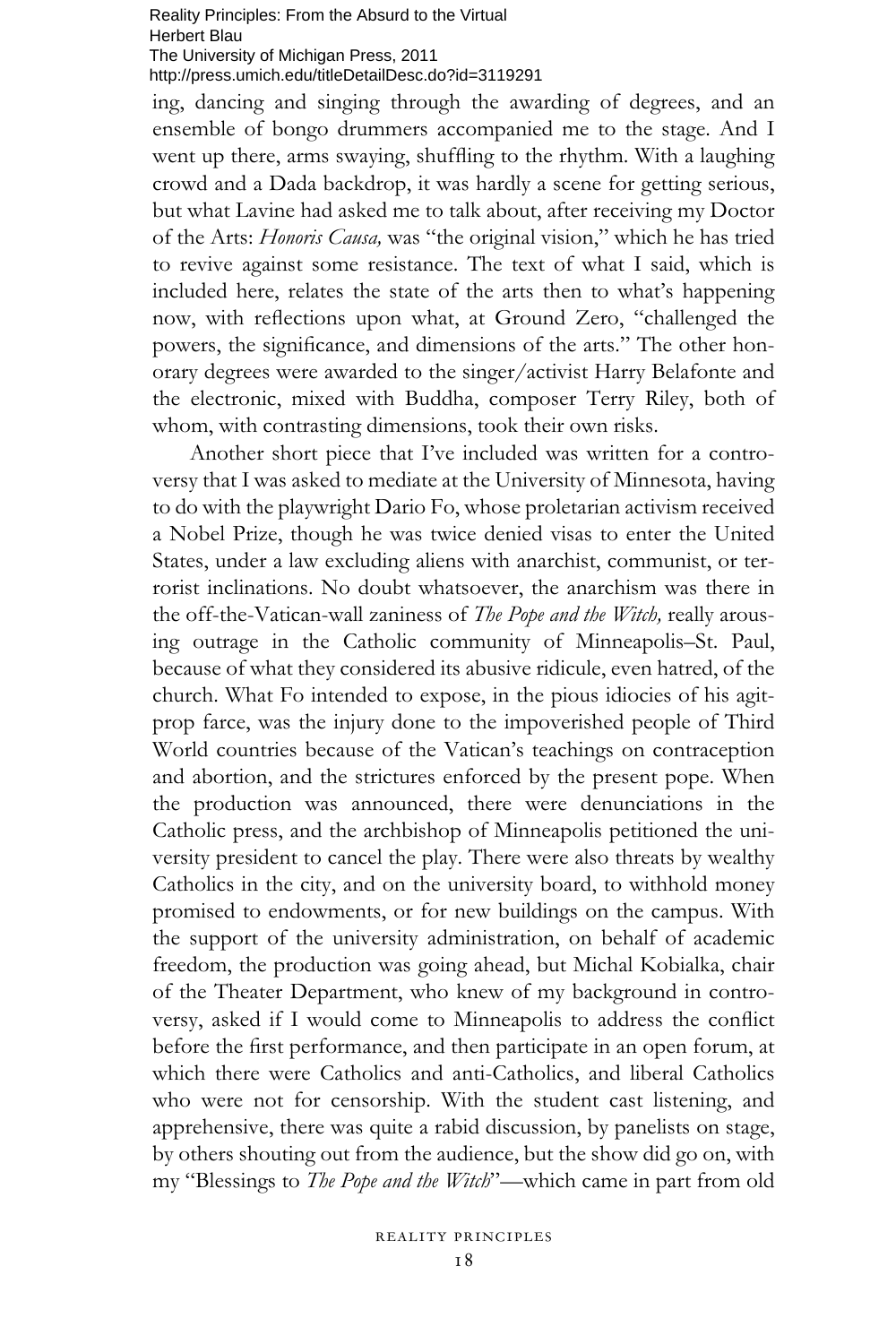relations with Jesuits at the University of San Francisco, who were faithful admirers of The Actor's Workshop, despite our rather frequent anticlerical plays, which they religiously attended.

If there was a lively dialogue over the play, that really took some doing, quieting some, letting others speak, shouting down the shouters, and one wonders still how many change their minds. When the words are flowing in public, as in a political debate on television, they're likely to be self-serving, specious, even vacuous words, and without going on at length about the entire repertoire of free-enterprising evasion, I did refer to the slippery signifiers in another short essay, "The Pathos of Dialogue: Unable to Speak a Word." A solicited contribution to an anniversary issue of the Polish journal *Dialog,* it was not quite what the editors expected, which was, I gather, some encomium to dramatic theater as a form of verbal exchange. What I wrote was actually published in translation, and though my grandmother was from Kraków, I don't read Polish, so I have no idea to what extent those words were my words, with the caustic disposition of the essay here. As for being unable to speak a word, we've seen in the academic world, through the era of political correctness into cultural studies, that there isn't much to say—not what you'd think of as dialogue—unless within the spectrum of race, gender, ethnicity, and regarding facts of the past, properly historicized, which is to say, with some revisionist Marxist view of what constitutes history. Or as it tends to be registered now, with suspect facticity, as a matter of social construction.

What of reality then, or reality principle? Or from the absurd to the virtual, is there nothing but metahistory? Whether what happened happened, and how we'd know it, that's a major concern of the last pair of essays, the first of which was for a special issue of *Theater Survey*, "Theater History in the New Millennium"; and the second was the introduction to the conference "Performance and History: *WHAT* History?" which became another special issue, of *Modern Language Quarterly.* It was Marshall Brown, editor of *MLQ,* who persuaded me to put the conference together, after he'd read the first essay, "Thinking History, History Thinking," and that big red *WHAT* in the conference poster, italicized, capitalized, was there as a challenging reminder that there are variant ideas of history, and that the cultural materialism, and its reductive new historicism, which had dominated performance studies, was inevitably being rethought, as if history were doing the thinking. As for an interactive discourse on history, there isn't likely to be much in what passes for collegiality in academic life, where faculty for the most part don't know each other's writings, and at department meetings, instead of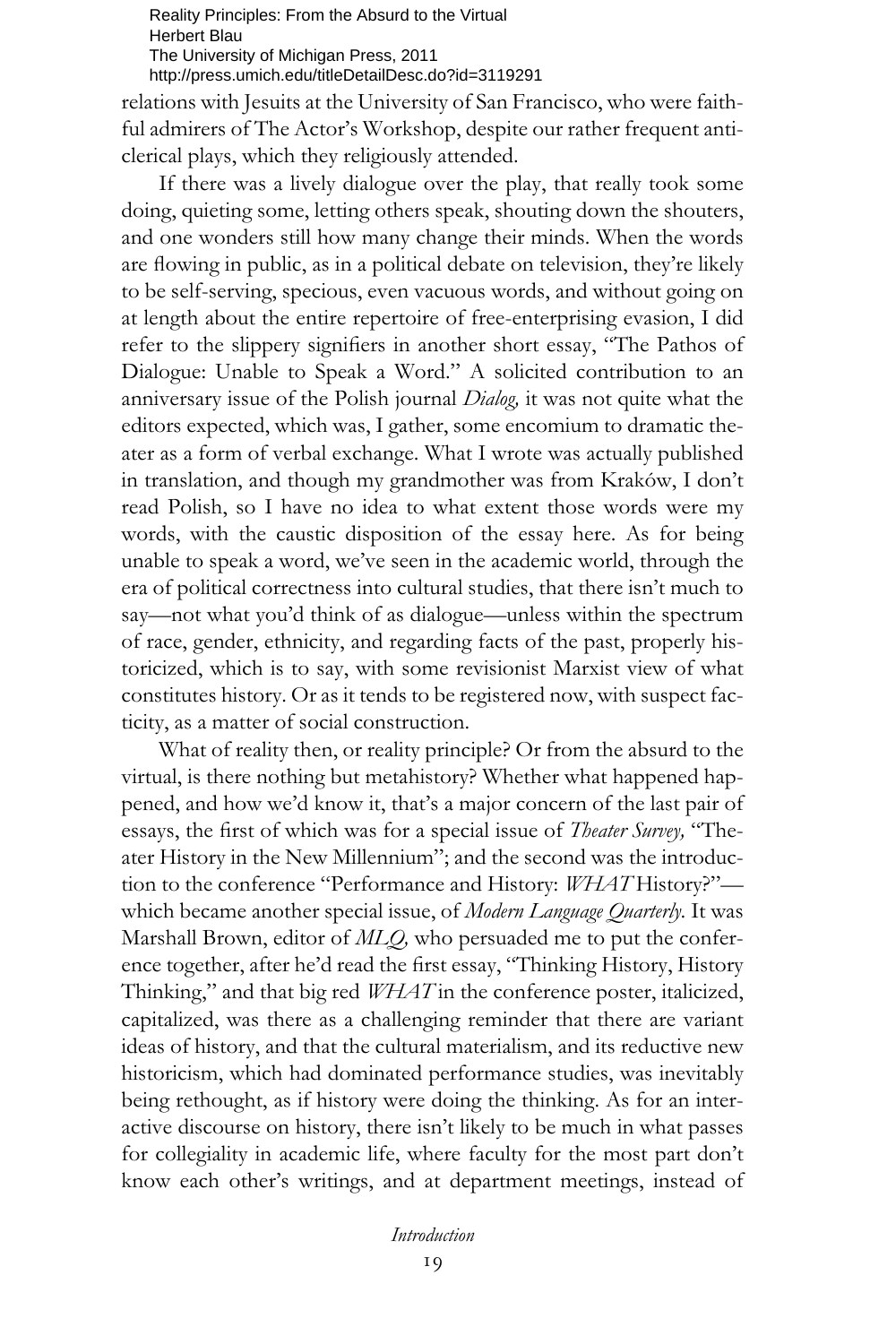engaged ideas, bureaucracy takes over, that spirit of corporatization.

Unlike Beckett, in his *Text for Nothing,* my humanities are not over, but with digitalized capitalism diversifying the world, in "a sort of corporate takeover of morphological flux," the question persists "about the reality of the world, and how in the world we'd know it through the free trade of appearance," which would seem to have purged history of anything teleological, while scattering remembrance with those seeds upon the ground. Or after the collapsing towers, in the accretions of dust. If what's written there is terror, I've felt obliged to teach it, as in a seminar coming up, that is, the almost ceaseless discourse since  $9/11$ , discourse producing discourse, if not, as some books claim, terror(ism) itself. Or in mortifying detail, with impartial documentation, we may see the compounded irony: that Americanization of the world, or its mediated appearance, corresponded with the renewed dream of a caliphate and, under the Prophet's banner, an Islamic imperialism, with inevitable global jihad and apocalypse for the West. If that sounds melodramatic, or once again about Muslims, politically insensitive, it may also be what's otherwise repressed, a more tragic view of history—what Secretary of Defense Gates seemed to suggest, in this morning's news, when asked by a soldier in Kirkuk why, and how long, we'll remain in Afghanistan. The repercussions of what I wrote in "Thinking History, History Thinking" are complicated every day, as when shortly after the Fort Hood massacre, by a crazed Muslim psychiatrist, the decision was made by the attorney general to prosecute Khalid Shaihk Mohammed, self-proclaimed mastermind of the  $9/11$  attacks, in a Manhattan federal courtroom just blocks away from where the World Trade Center was. And meanwhile the debate continues as to the propriety of that location, under civil jurisdiction, or whether it should be in a military court.

While all of this would seem to antiquate the once-influential critique of Orientalism, there are certainly residues of colonialism in various aspects of foreign policy, especially in assessing and acting, or mostly failing to act, on atrocities in the Congo, Darfur, Zimbabwe, or immeasurably elsewhere in the underdeveloped world. What remains undeveloped in the academic world is, as I've said, our attitudes toward history, and whether or not what happened can be perceived, no less authenticated, through the attritions of time—whether in the vanished immediacy of the living moment or over *la longue durée,* or extending to outer space, that realm of dark matter or "stupefyingly empty voids." But I've now taken considerable time rehearsing the interwoven thematics, or possible empty voids, of these various essays, in which, though I'm not a historian, there is an emergent idea of history. As to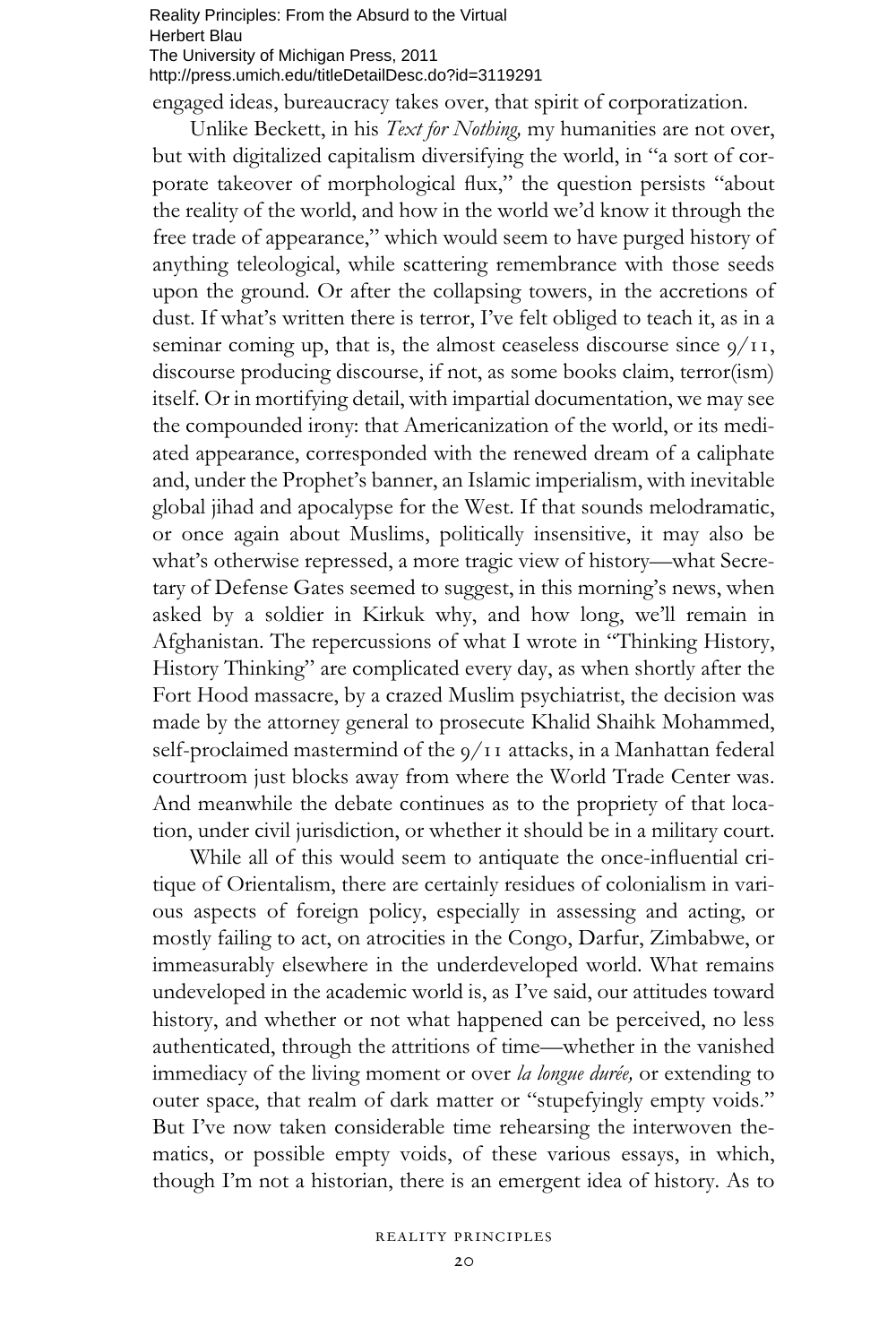*WHAT* history? whether guided by vanities or "supple confusions," failing memory or contradictions, it may very well escape me, but conscious again, as in theater, of the ghostings of (dis)appearance—I'll leave that now to be thought.

#### notes

Quotations in this introduction, without any superscript, and not annotated here, are either from what I've written in the essays that follow, or if quoted there, with references in the endnotes.

1. Kathleen Woodward, "The Future of the Humanities—in the Present and in Public," *Daedalus* 138.1 (2009): 110–23.

2. James S. Ackerman, introduction to the issue "The Future of the Humanities," *Daedalus* 98.3 (1969): 609.

3. *The Impossible Theater: A Manifesto* (New York: Macmillan, 1964).

4. *Take Up the Bodies: Theater at the Vanishing Point* (Urbana: University of Illinois Press, 1982) 299.

5. The debate was with Philip Auslander, who some years before had organized a session on my work at the American Educational Theatre Association convention. In an inscription to his book, *Liveness: Performance in Mediated Culture,* he acknowledged me as a "mentor," but differed with me, nevertheless, as I did with him, as to what was mediating what.

6. "Ideology, Performance, and the Illusions of Demystification," in *Critical Theory and Performance,* ed. Janelle G. Reinelt and Joseph R. Roach (Ann Arbor: University of Michigan Press, 1992) 430–45.

7. Lear to the blinded Gloucester on the heath, when he tries to kiss the mad king's hand: "Let me wipe it first. It smells of mortality" (*King Lear* 3.7.132).

8. Samuel Beckett, *Collected Shorter Plays* (New York: Grove, 1984) 211.

9. Samuel Beckett, *Waiting for Godot* (New York: Grove, 1954) 58: "Astride of a grave and a difficult birth."

10. Samuel Beckett, *Texts for Nothing 11,* in *The Complete Short Prose, 1929–89,* ed. S. E. Gontarski (New York: Grove, 1995) 145, 147.

11. *Waiting for Godot* 41.

12. Karl Marx, "For a Ruthless Criticism of Everything Existing," in *The Marx-Engels Reader,* ed. Robert C. Tucker (New York: Norton, 1978) 13.

13. Valie Export and Herbert Blau, eds., "Performance Issue(s): Happenings, Body, Spectacle, Virtual Reality," special issue of *Discourse* 14.2 (1992).

14. Jean Baudrillard, *Symbolic Exchange and Death,* trans. Mike Gane (London: Sage, 1993) 44.

15. "Everything I've written is vitalistic, at least I hope it is" (Gilles Deleuze, "On Philosophy," in *Negotiations: 1972–1990,* trans. Martin Joughin [New York: Columbia University Press, 1995] 143).

16. Bene's work has been contrasted with mine, by Mark Fortier, in "Shakespeare as 'Minor Theater': Deleuze and Guattari and the Aims of Adaptation," *Mosaic* 29.1 (1996): 1–18.